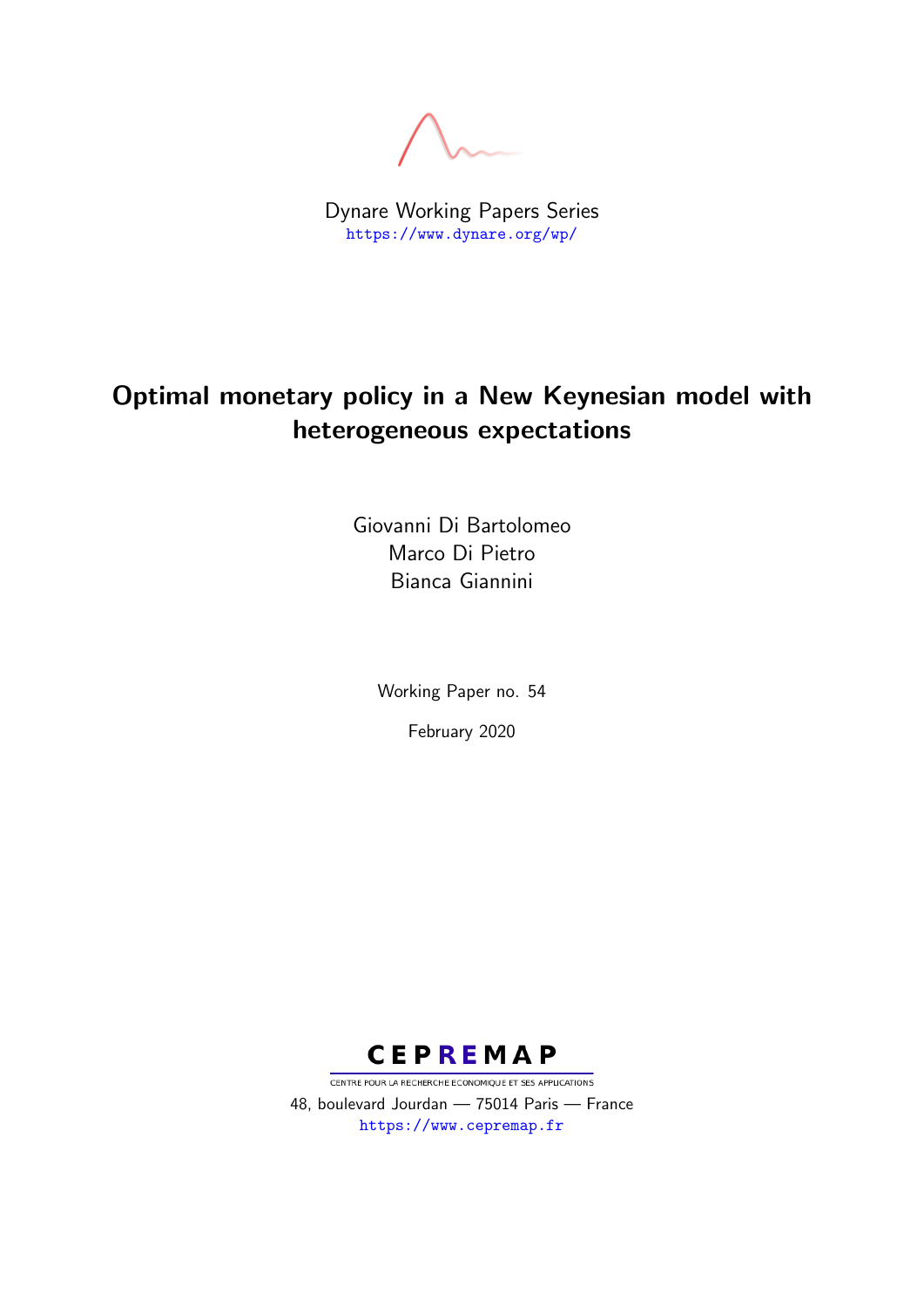# Optimal monetary policy in a New Keynesian model with heterogeneous expectations<sup>\*</sup>

Giovanni Di Bartolomeo Sapienza University of Rome giovanni.dibartolomeo@uniroma1.it

Marco Di Pietro Sapienza University of Rome marco.dipietro@uniroma1.it Bianca Giannini

Sapienza University of Rome bianca.giannini@uniroma1.it

#### Abstract

In a world where expectations are heterogeneous, what is the design of the optimal policy? Are canonical policies robust when heterogeneous expectations are considered or would they be associated with large welfare losses? We aim to answer these questions in a stylized simple New Keynesian model where agents' beliefs are not homogeneous. Assuming that a fraction of agents can form their expectations by some adaptive or extrapolative schemes, we focus on an optimal monetary policy by second-order approximation of the policy objective from the consumers' utility function. We find that the introduction of bounded rationality in the New Keynesian framework matters. The presence of heterogeneous agents adds a new dimension to the central bank's optimization problem—consumption inequality. Optimal policies must

<sup>\*</sup>The authors are grateful to the Journal Editor, James Bullard, two anonymous referees, John Driffill, Jordi Galì, Luisa Lambertini, Leonardo Melosi, Salvatore Nisticò, Carolina Serpieri, Patrizio Tirelli and Andrea Zaghini for useful comments on earlier drafts. We have benefited from comments on various workshops and conferences including the ICMAIF (University of Crete), MMF Research Group Annual Conference (Cardiff University), Dynare conference (National Bank of Belgium, Brussels). The authors also acknowledge financial support by Sapienza University of Rome.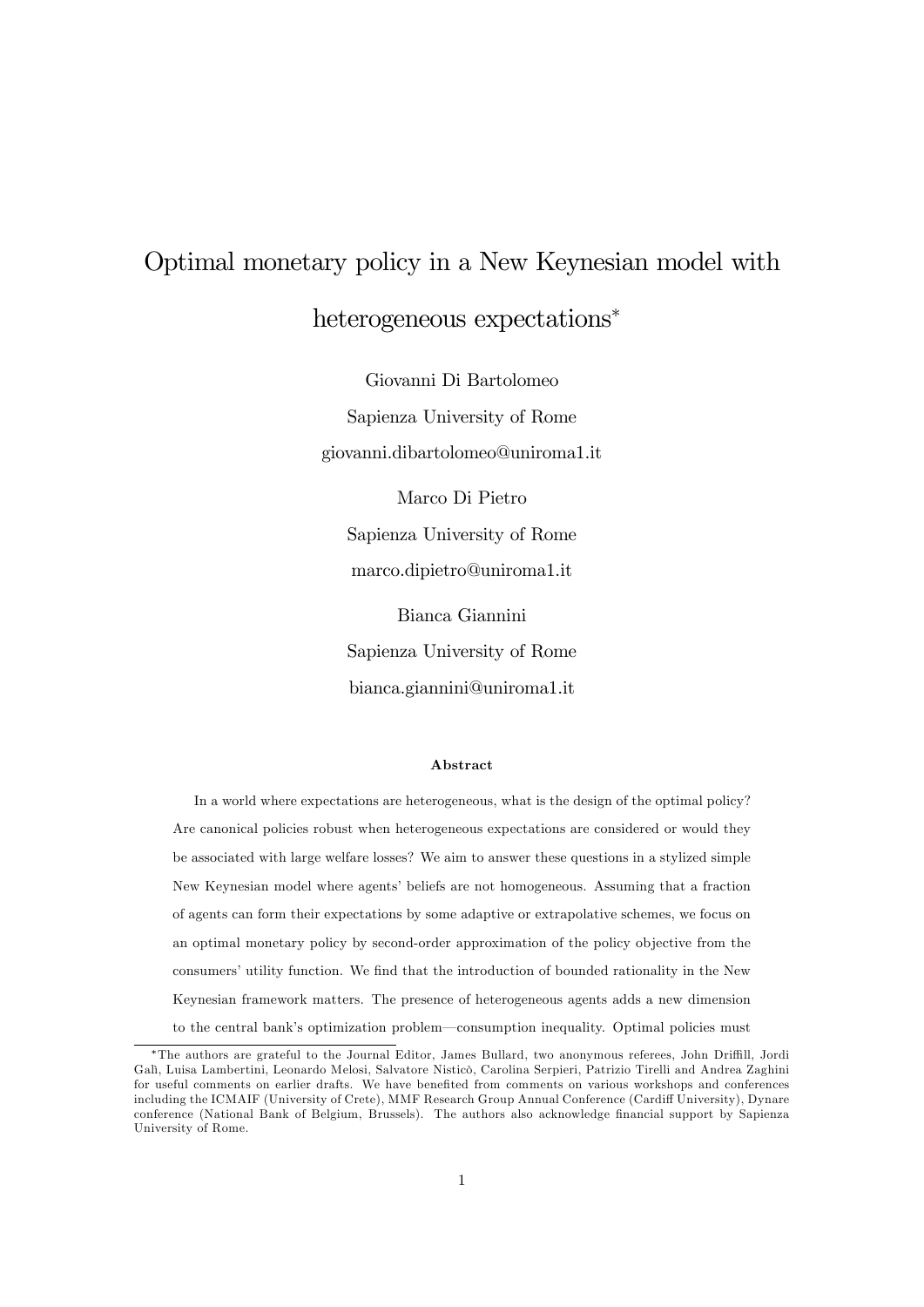be designed to stabilize the cross-variability of heterogeneous expectations. In fact, as long as different individual consumption plans depend on different expectation paths, a central bank aiming to reduce consumption inequality should minimize the cross-sectional variability of expectations. Moreover, the traditional trade-off between the price dispersion and aggregate consumption variability is also quantitatively affected by heterogeneity.

Jel codes: E52, E58, J51, E24.

Keywords: monetary policy, bounded rationality, heterogeneous expectations.

## 1 Introduction

The New Keynesian approach has undoubtedly become the workhouse for academic and practical discussions about monetary policy. Optimal monetary policies are usually designed on the rational expectations paradigm, although heterogeneity in the expectations formation mechanism is well documented in both survey data and laboratory experiments.<sup>1</sup> Our paper aims to investigate the impact on optimal monetary policy in a New Keynesian framework where not all agents are rational in forming their expectations. We are interested in determining the degree to which the presence of heterogeneous expectations affects the canonical prescriptions with respect to the conduct of monetary policy and, therefore, their degree of robustness. In our investigation, we focus on optimal monetary policies aiming at maximizing a welfare-based criterion derived from the agent's utility function.

Several approaches have been proposed that include, in a standard model, some modifications that take into account empirical evidence showing that ináation and output forecasts are not rational, at least for some agents. For instance, Krusell and Smith (1996), Mankiw (2000), Amato and Laubach (2003) and Galí et al. (2004, 2007) introduce in macroeconomic models a fraction of agents who are not completely rational, as they make their decisions according to some "rule of thumb," i.e., consuming all their income.<sup>2</sup> Mankiw and Reis (2002, 2007) propose an approach based on sticky information, while Evans and Honkapohja (2001, 2003) focus on learning models.

Along the above lines, a notable number of studies explicitly consider non-homogeneous expectations and address the issue of how this heterogeneity potentially affects aggregate economic dynamics. These studies include Brock and Hommes (1997), Preston (2006), Branch and Evans (2006), Branch and McGough (2009), and Massaro (2013). In particular, by using two alternative approaches to model the heterogeneity of expectations, Branch and McGough (2009) and Massaro

<sup>&</sup>lt;sup>1</sup>An alternative approach is that of agent-based models (see Cirillo *et al.*, 2011).

<sup>&</sup>lt;sup>2</sup>An alternative interpretation of the assumption is to see it as a short-cut to model limited asset market participation (see, e.g., Bilbiie, 2008).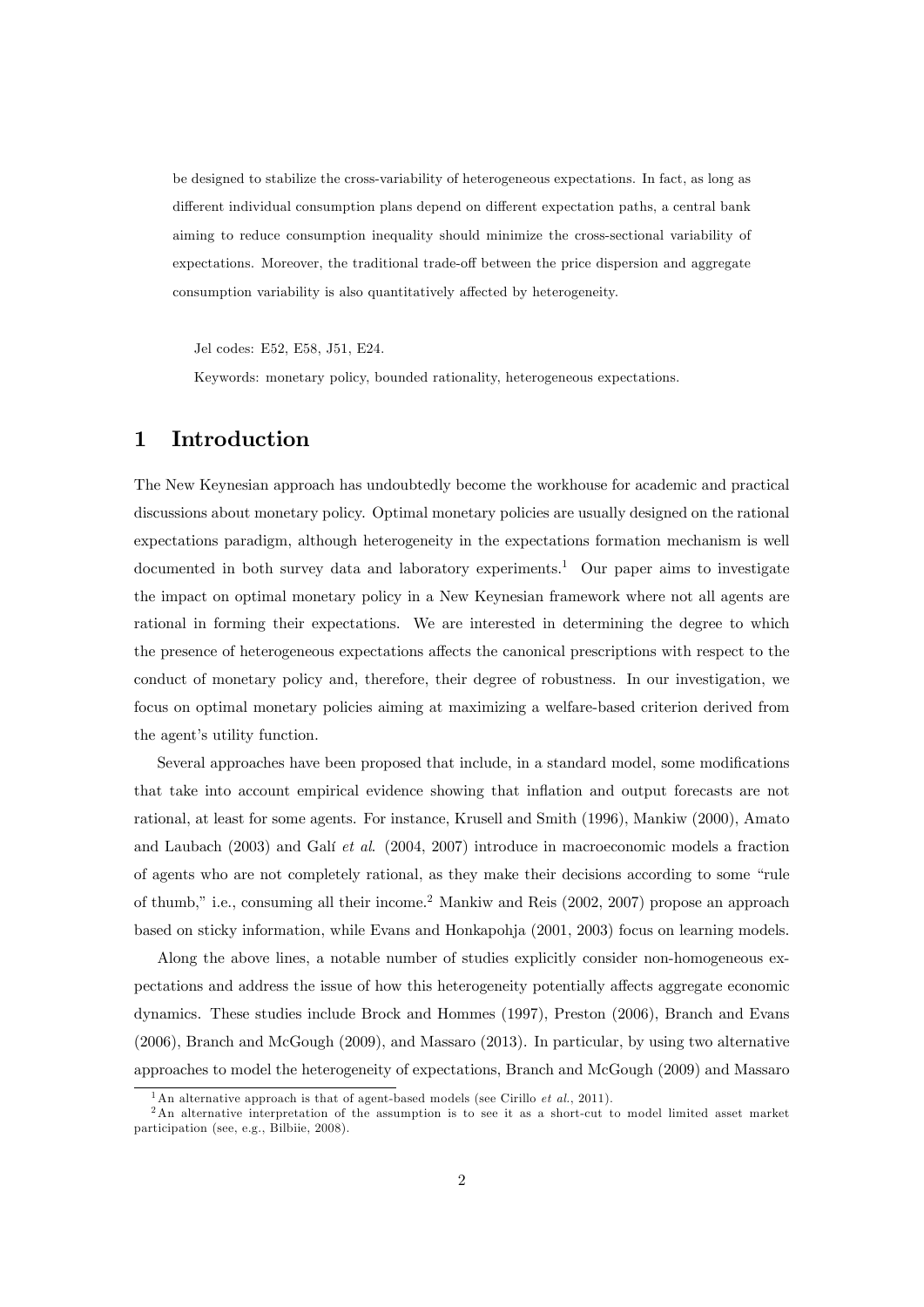(2013) develop parsimonious micro-founded sticky price models that are consistent with boundedly rational individuals.

In Branch and McGough  $(2009)$  and Massaro  $(2013)$ , expectations operators may differ across groups of agents, who are of two kinds—a fraction of them are rational and the remaining are not—and agents' optimal choices are modeled to be consistent with their specific forecasts. By aggregating individual decision rules, Branch and McGough (2009) and Massaro (2013) derive aggregate demand and supply equations of New Keynesian kind embedding bounded rationality.

Formally, and consistent with Preston (2006), Massaro (2013) focuses on long-horizon forecasts and assumes that agents with subjective expectations choose optimal plans while considering forecasts of macroeconomic conditions over an infinite horizon. By contrast, Branch and McGough (2009) assume that individuals with subjective beliefs choose optimal plans that satisfy their individual Euler equations (short-horizon forecasts). As a result, in Massaro (2013), the predicted aggregate dynamics hinge on long-horizon forecasts, while in Branch and McGough (2009), the aggregate dynamics depend on one-period-ahead subjective heterogeneous forecasts.

The primary interest of Branch and McGough (2009) and Massaro (2013) is in the impact of heterogeneity on the existence of sunspot equilibria. At least implicitly, they use the concept of Heterogeneous Expectations Equilibrium (HEE) as "a non-explosive solution to the reduced form expectational difference equation given that expectations are formed heterogeneously" (Branch and McGough, 2004: 1).

Both Branch and McGough (2009) and Massaro (2013) show that heterogeneous expectations can undermine some standard results. However, they do not consider optimal policies; rather, they assume that the central bank sets the interest rate according to a Taylor-type rule. In other words, they investigate the effects of policies based on simple interest rules and show that specifications that are determined under rationality may exhibit explosive or multiple equilibria in the case of bounded rationality.

Gasteiger (2014) extends Branch and McGough (2009) by considering optimal monetary policy. In his context, the optimal path of inflation and the output gap is obtained by minimizing an ad hoc loss function and is implemented by a central bank's reaction function. Focusing on determinacy, he shows that when the central bank uses an expectational-based reaction function, it is able to control ináation and the output gap. By contrast, fundamental reaction functions lead to indeterminacy.

Our paper extends Branch and McGough (2009) and Gasteiger (2014) in several ways.

1. In a heterogeneous expectations model with short-horizon forecasters, we compute the optimal monetary policy by minimizing a loss function that, differently from Gasteiger (2014), is obtained as a second-order approximation of the utility function of the individuals who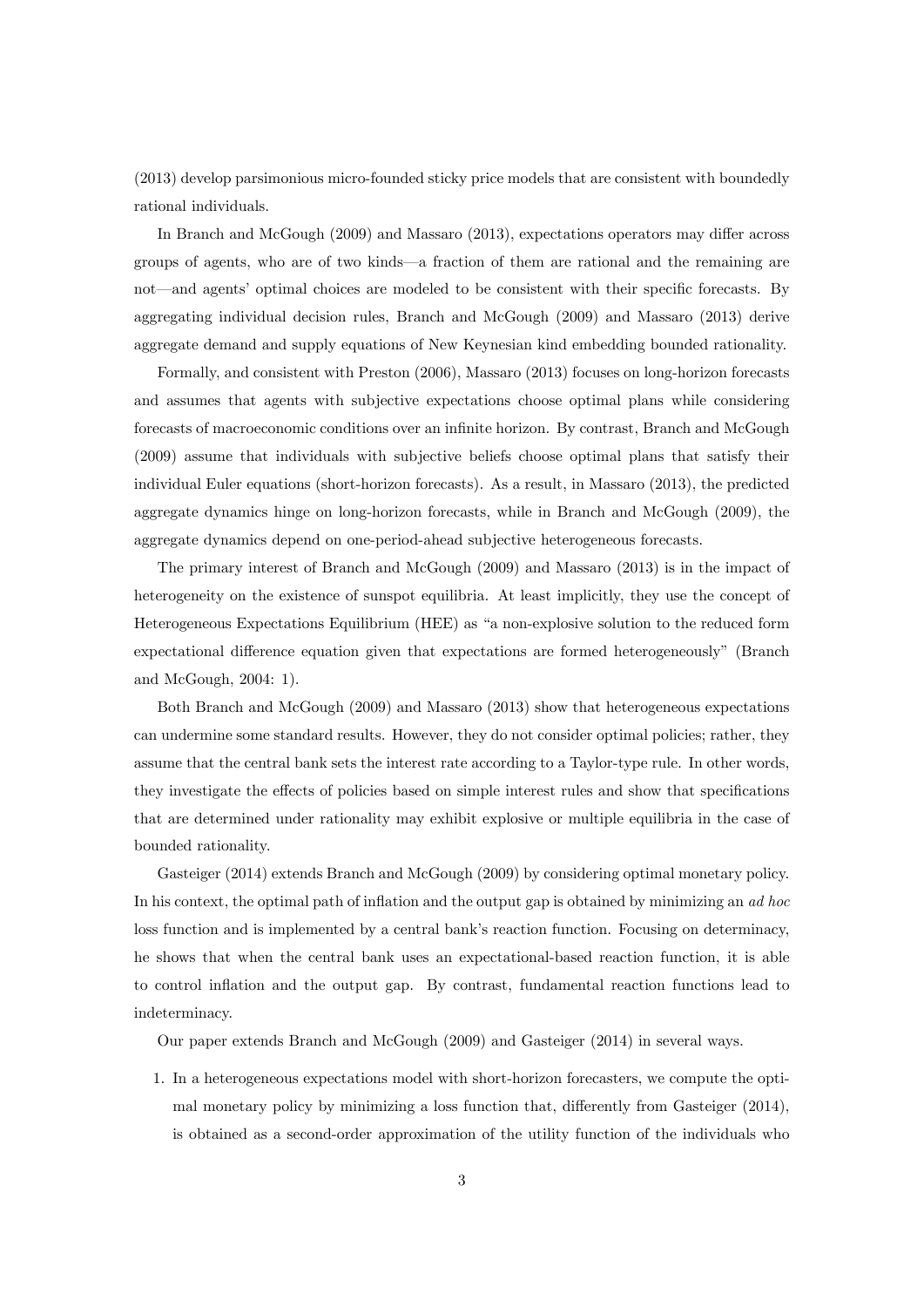populate our economy. SpeciÖcally, we derive a second-order approximation of the policy objective from the consumers, who are assumed to have the same specification for the utility functions, while different agents only differ in the way they form their beliefs.

- 2. We show that under bounded rationality, the presence of a fraction of heterogeneous agents adds a new dimension to the central bank's optimization problem, that of consumption inequality. Indeed, the central bank problem now consists of three dimensions:  $i$ ) minimization of the variability of aggregate consumption,  $ii)$  minimization of the cost associated with price dispersion and *iii*) minimization of the cross-sectional variance of consumption. The latter derives from the fact that rational and boundedly rational agents have different levels of consumption, and it requires the stabilization of the expectations variability. In our context, the cost of price dispersion increases with the size of the group of boundedly rational agents, but as long as it continues to grow, the emphasis on stabilizing inflation versus output declines. This occurs because the dynamics of price dispersion are more complex than those in the standard case, where the dynamics rely only on ináation. Here, price dispersion also depends on output stabilization.
- 3. We study the optimal stabilization path of the endogenous variables of the model assuming different policy regimes: commitment and discretion. In the former, the monetary authority affects the private sector's expectations by committing to a policy plan. In the latter, in each period, the central bank minimizes the welfare loss taking private agents' forecasts as given. We find that the introduction of bounded rationality in the New Keynesian framework matters, as the existence of a group of non-rational agents, who form their forecasts by adaptive or extrapolative mechanisms, implies that optimal policies must be designed to stabilize the cross-variability of heterogeneous expectations. The rationale of our result is based on the fact that under heterogeneous agents beliefs, the central bank's optimization problem should also consider the minimization of the consumption inequality. As long as different individual consumption plans depend on different expectations paths, a central bank aiming to reduce the variability in individual consumption should minimize the crosssectional variability of expectations.
- 4. We study how commitment marginal gains over discretion are affected by the degree of bounded rationality and to what extent simple interest rate rules (i.e., Taylor rules) become suboptimal according to a change in the fraction of non-rational agents who populate our economy.
- 5. We investigate the potential costs associated to the presence of model uncertainty. In detail,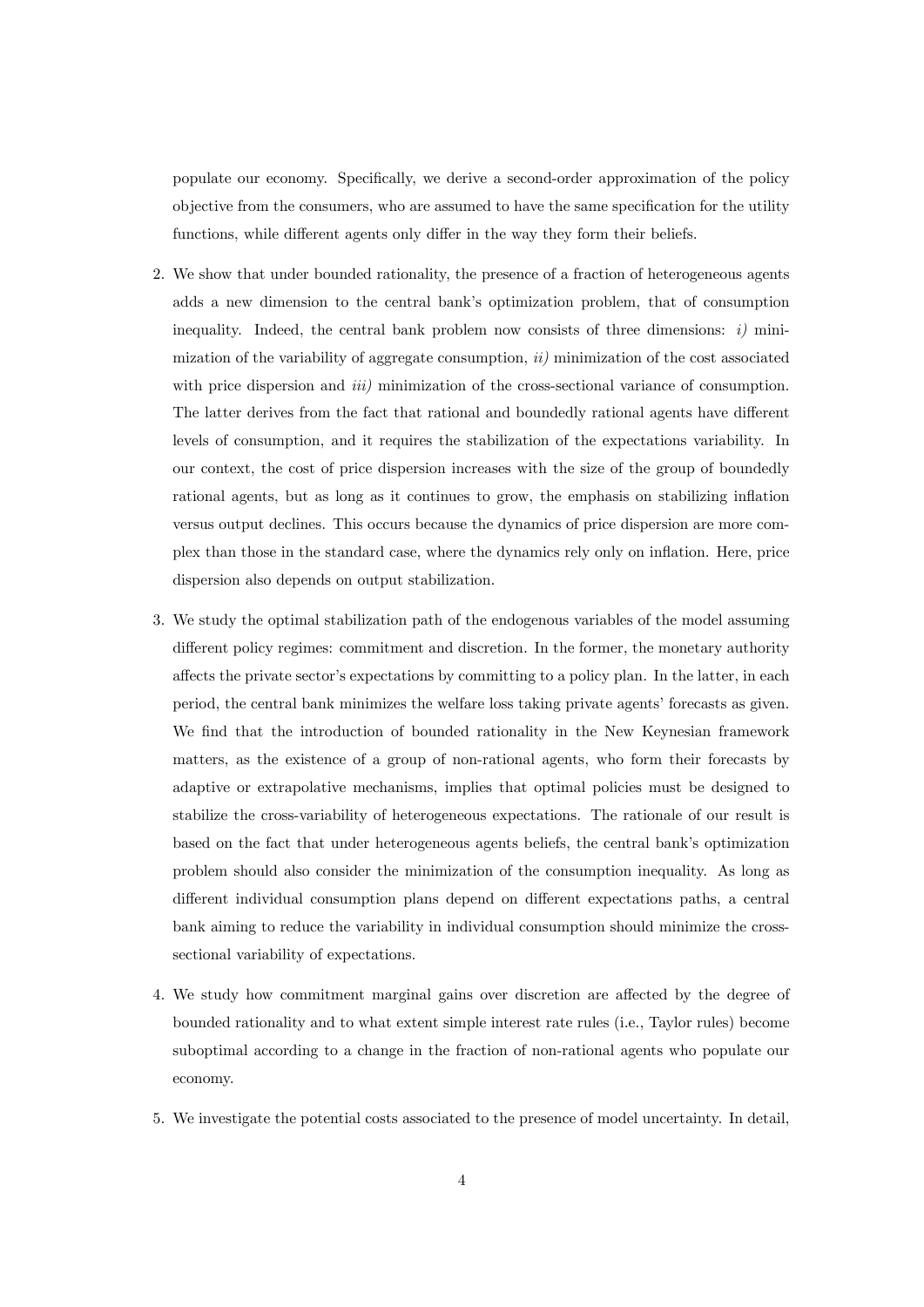we explore the potential dangers of ignoring expectations heterogeneity under a welfaremaximizing perspective. We find that the optimal robust policy requires taking into account expectations heterogeneity, as assuming the presence of bounded rationality is less harmful than ignoring it, i.e., additional welfare losses are smaller.

The rest of the paper is organized as follows. Section 2 presents a general heterogeneous expectations model with  $n$ -types of short-run forecasters based on Branch and McGough's  $(2009)$ axioms that encompasses the representative rational agent benchmark as a special case. Section 3 derives the welfare criterion consistent with our setup as a second-order approximation of the policy objective, assuming that the steady state is not distorted. Then, by modeling expectations heterogeneity similar to Branch and McGough (2009) and Gasteiger (2014), Section 4 illustrates the properties of optimal policies under bounded rationality, comparing these to the canonical policies and Taylor rules. This section then discusses the implications of agents' heterogeneity for commitment and discretion. Section 5 discusses the dangers of ignoring bounded rationality. Section 6 concludes the paper.

## 2 The economy

We consider a simple yeoman-farmer economy. The economy is populated by a continuum of mass one of infinitely lived households who produce and consume. Each household produces a differentiated good by using its own labor, and it consumes a "bundle," a composite good composed of all products. We assume price stickiness by assuming that in every period each yeoman-farmer faces an exogenous constant probability of being able to reset its price.

Population is partitioned into n groups of agents. Agents belonging to the same group use the same forecasting rule. We index the size of each group by  $a_{\tau}$  with  $\tau \in \{1, 2..n\}$  and  $\sum_{\tau=1}^{n} a_{\tau} = 1$ . Moreover, we set  $b_{\tau} = \sum_{k=1}^{\tau} a_k$  and  $b_0 = 0$ , so that  $\int_{b_{\tau-1}}^{b_{\tau}} C_t(i) di = a_{\tau} C_t^{\tau}$  is the total consumption of agents of kind  $\tau$  and  $C_t^{\tau}$  is the per-capita consumption. We assume that agents do not learn parameters of their forecasting rule and cannot change their type.

We share the assumption with Preston (2006), Branch and McGough (2009), Massaro (2013), and Gasteiger (2014) that expectational schemes are fixed and that forecasters cannot change their predictor over time. This assumption can be removed and learning introduced. The introduction of a learning process would transform the log-linear description of the economy into a non-linear system (see, e.g., Branch and McGough, 2010). However, we keep the economy that constrains the policymaker linear, as our aim is to generalize the Woodford's LQ approach to optimal policy to the case of heterogeneous agents endowed with different expectation predictors.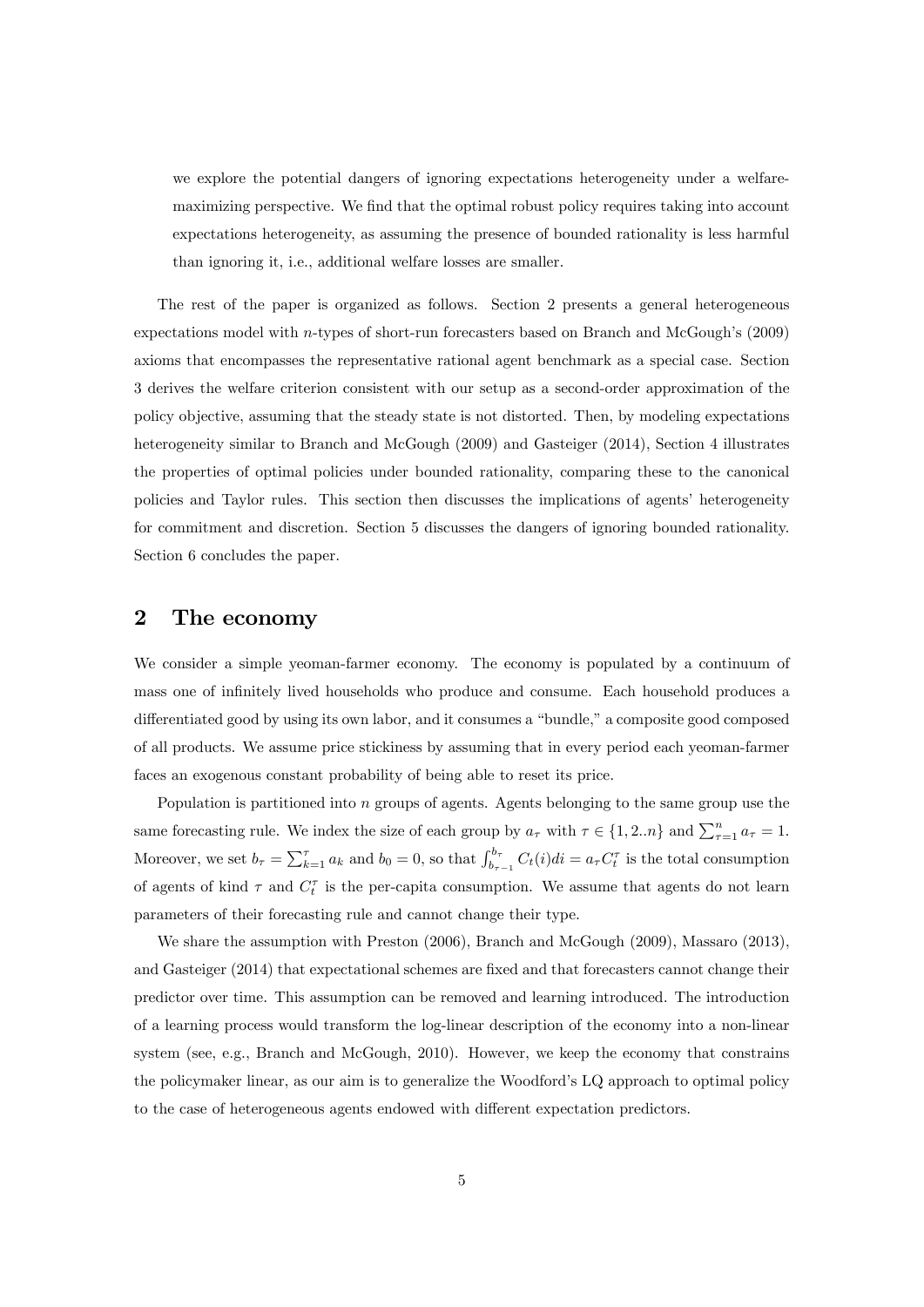Our framework can be interpreted as a study on the optimal prescriptions for monetary policy in an HEE resulting from the convergence of different learning processes based on different specifications of the forecasting model. Berardi (2007), e.g., shows how an HEE a la Branch and McGough (2004) can emerge as a learnable equilibrium when agents underparameterize their model with respect to the common factor representation. Clearly, the learning process can itself be influenced by the conduct of the central bank. Therefore, a limitation of our approach is that it ignores an additional channel for policy to impact predictor selection.

The model, borrowed from Branch and McGough (2009), is described in the following subsections. The axiomatic approach used to model heterogeneous expectations is presented in the next sub-section, while the remaining sub-sections describe the model equations, namely, the private sector's first-order conditions and the log-linearized economy.

#### 2.1 The axiomatic approach to heterogeneous expectations

Heterogeneous expectations are introduced by following the axiomatic approach developed by Branch and McGough (2009). Formally, denoting by  $\mathcal{E}^{\tau}$  a generic (subjective) expectations operator (i.e.,  $\mathcal{E}_t^{\tau} x_{t+1}$  is the time t expectation on the value assumed by variable x at  $t+1$  formed by an agent of type  $\tau$ ), we impose the following assumptions: *i*) each expectation operator,  $\mathcal{E}^i$ , fixes observables; *ii*) all agents' beliefs coincide in the steady state; *iii*)  $\mathcal{E}^{\tau}$  is a linear operator; *iv*) if for all  $k \geqslant 0$ ,  $x_{t+k}$  and  $\sum_{k} \beta^{t+k} x_{t+k}$  are forecasted by agents, then  $\mathcal{E}_{t}^{\tau} \sum_{k} \beta^{t+k} x_{t+k} = \sum_{k} \beta^{t+k} \mathcal{E}_{t}^{\tau} x_{t+k}$ ; v)  $\mathcal{E}^{\tau}$  satisfies the law of iterated expectations; vi) if x is a variable forecasted by agents at time t and time  $t + k$  such that  $\mathcal{E}_t^{\tau} \mathcal{E}_{t+k}^{\tau'} x_{t+k} = \mathcal{E}_t^{\tau} x_{t+k}$ , then  $\tau \neq \tau'$ ; and vii) all agents have common expectations on expected differences in limiting wealth.

As discussed by Branch and McGough (2009), assumptions i) to v) are consistent with reasonable specifications of agent behavior. Assumptions  $vi$  to  $vii$  are necessary for aggregation. The former implies that agents' forecasts satisfy the law of iterated expectations at an aggregate level (i.e., it imposes a particular structure on higher-order beliefs). The axiom that agents agree on limiting wealth distributions does not allow for wealth distribution dynamics that otherwise affect the formulation of forecasts based on expectation type, thus causing a problem for aggregation. This allows us to remain close in form to the homogeneous case.<sup>3</sup> By using these assumptions, in fact, we can define the aggregate expectations as a weighted average of group expectations, i.e.,  $\mathcal{E}_t x_t = \int_0^1 \mathcal{E}_t^i x_t dt = \sum_{\tau=1}^n a_\tau \mathcal{E}_t^\tau x_t$ , where  $\mathcal{E}^i$  is the expectation of agent *i*.

 $3\overline{\text{For further details, see Branch and McGough (2009)}}$ .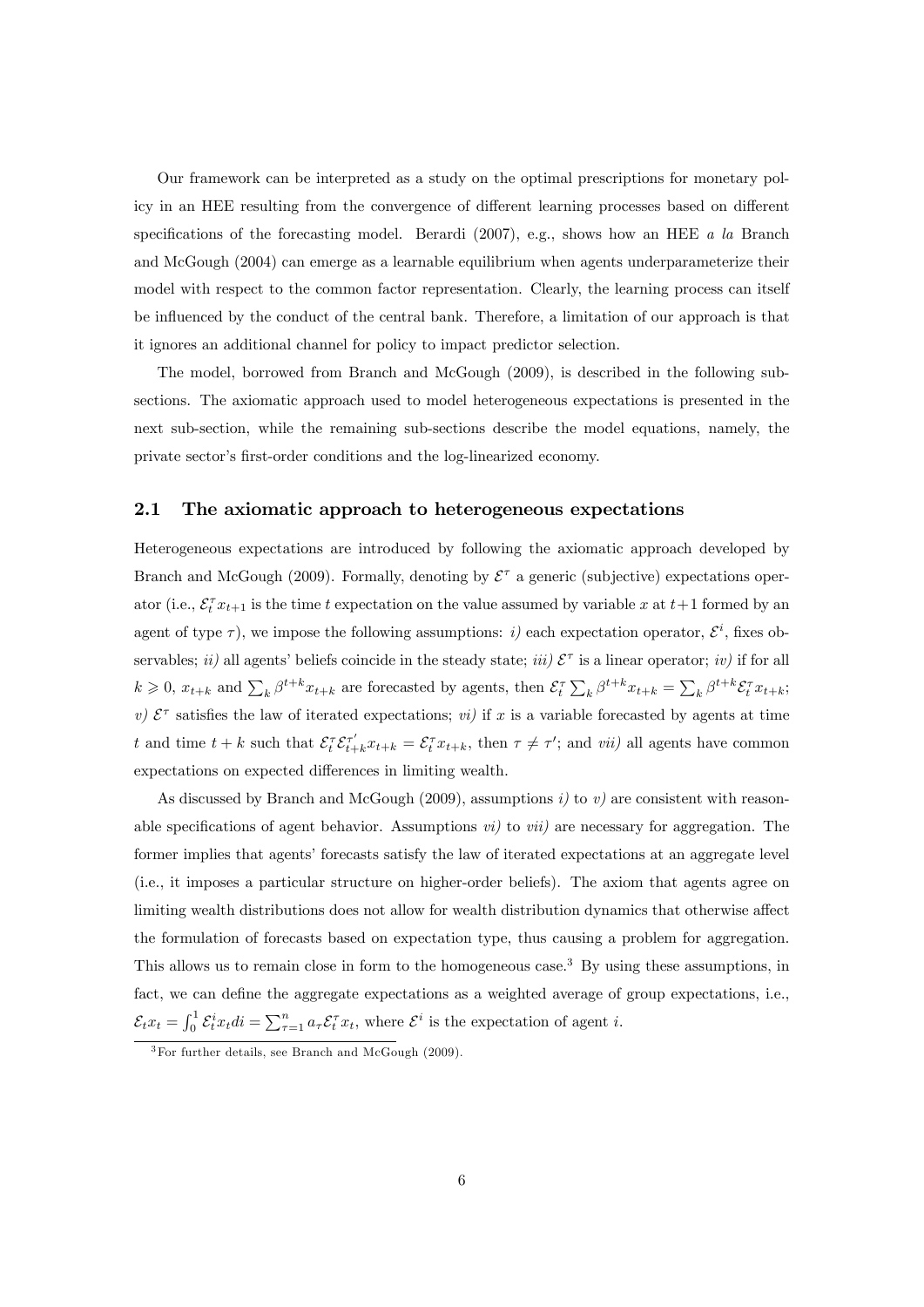#### 2.2 The model

Each household  $i$  produces, as a monopolist, its own differentiated product and directly purchases a composite good seeking to maximize the expected value of the following utility function:

$$
\mathcal{E}_0^{\tau} \sum_{t=0}^{\infty} \beta^t \left[ u \left( C_t^i \right) - \nu(Y_t(i)) \right] \tag{1}
$$

where  $\mathcal{E}^{\tau}$  denotes the generic (subjective) expectation operator of agent i, who belongs to group  $\tau$ , and  $\beta \in (0,1)$  is the discount factor. The terms  $u(C_t^i)$  and  $\nu(Y_t(i))$  indicate the utility from consuming the composite good  $(C_t^i)$  and the disutility from producing the differentiated product  $(Y_t(i))$ , respectively.<sup>4</sup>

In each period, a number of randomly selected agents are allowed to change their prices. Each firm may reset its price only with the probability  $1 - \xi_p$  in any given period and independent of the time elapsed since the last adjustment occurred.

Because optimal prices depend on the expectations regarding future marginal costs, they differ between agents forming expectations in different ways. Moreover, the Calvo lottery implies heterogeneity within each type of agent, as only a fraction of them reset their prices. Acting as price setters, individual agents face the risk associated with the Calvo lottery. Following a common procedure among heterogeneous agent models to somehow limit heterogeneity between types, it is assumed that agents are engaged in a form of risk sharing to protect themselves from the risk of Calvo price setting. A benevolent Önancial regulator collects all income and then redistributes to each type of household the average income of that agent's type.<sup>5</sup>

It follows that individuals are fully insured against the risk associated with the possibility that they will not be able to adjust prices. Insurances are within agents belonging to the same kind. It follows that since agents belonging to different groups have different expectations, the insurance contracts imply different amounts of expected real income. Formally, the real income of an agent of the kind  $\tau$  is  $\Omega_t^{\tau} = \frac{1}{a_{\tau}} \int_{b_{\tau-1}}^{b_{\tau}}$  $P_t(i)Y_t(i)$  $P_t^{\{y_{t+1}\}}$ di. Aggregating by kind, we obtain the real output of the economy:  $Y_t = \sum_{\tau=1}^n a_\tau \Omega_t^\tau$ .

Because of the insurance mechanism, the real budget constraint of household i of kind  $\tau$  is:

$$
C_t^i + B_t^i = \frac{1 + i_{t-1}}{1 + \pi_t} B_{t-1}^i + \Omega_t^{\tau}
$$
\n<sup>(2)</sup>

<sup>&</sup>lt;sup>4</sup>There exists a continuum of goods represented by an interval [0,1];  $C_t^i \equiv \left(\int_0^1 C_t^i(j)^{\frac{\varepsilon-1}{\varepsilon}} d_jj\right)^{\frac{\varepsilon}{\varepsilon-1}}$  is then a Dixit-Stiglitz consumption basket, and  $C_t^i(j)$  is the quantity of good j consumed by household i in period t. The consumer price index is defined as  $P_t \equiv \left[\int_0^1 P_t (i)^{1-\varepsilon} di \right]^{\frac{1}{1-\varepsilon}}$ .

<sup>5</sup>Among others, the same risk-sharing mechanism is used by Kocherlakota (1996), Shi (1999) and Mankiw and Reis (2007). It is entirely standard in models with heterogeneous agents. Alternatives are also discussed by Branch and McGough (2009).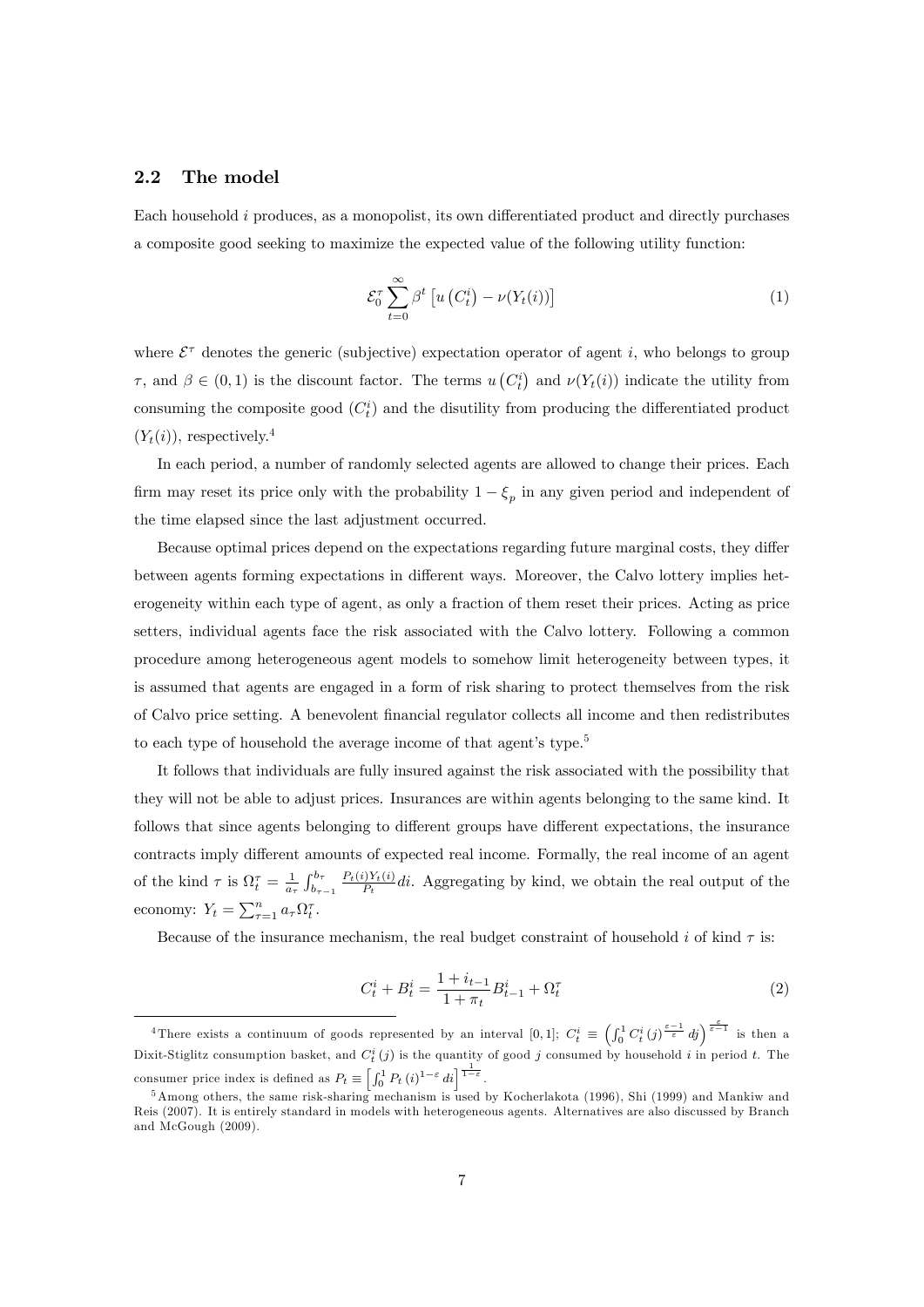where  $B_t^i P_t$  is the quantity of one period nominal riskless discount bonds purchased in period t and maturing in  $t + 1$  held by agent i. Each bond pays one unit of money at maturity and its price is  $Q_t = (1 + i_t)^{-1}$ . The term  $1 + i_t$  indicates the gross nominal interest rate on a riskless one period bond purchase in period t, and  $1 + \pi_t$  defines the gross inflation rate.

Finally, the existence of fully enforceable contracts requires the agents to behave as if they will receive their full marginal revenue when producing more by assuming that agents should choose price and output as if they faced their perceived trade-off. In fact, each agent's income is independent of his efforts because of the presence of the insurance company. Thus, without enforceable contracts, any agent would choose an effort equal to zero due to free-riding behavior.

Each household must decide its optimal consumption (saving) plan, i.e., allocating its consumption expenditures among the different goods and choosing the optimal price (i.e., effort) if selected in a Calvo lottery. The optimal consumption plan of household  $i$  is obtained by the maximization of (1) subject to (2) and a solvency constraint. The optimal plan is the same among agents belonging to the same type, and it can be obtained by a simple variational argument. As a result, agents of each type  $\tau$  make choices about consumption with respect to the intertemporal Euler equation:

$$
\frac{1}{1+i_t} = \beta \mathcal{E}_t^{\tau} \left[ \frac{P_t}{P_{t+1}} \frac{u_C \left( C_{t+1}^{\tau} \right)}{u_C \left( C_t^{\tau} \right)} \right] \tag{3}
$$

The optimal allocation of household consumption expenditures among different goods,  $C_t(j)$ , requires that the consumption index  $C_t$  is maximized for any level of expenditure  $\int_0^1 P_t(i) C_t(j) dj$ .

Each producer j belonging to type  $\tau$  chooses the price  $(P_t^j)$  solving:

$$
\max_{P_t^j} \mathcal{E}_0^{\tau} \sum_{i=0}^{\infty} \left( \beta \xi_p \right)^i \left[ (1-T) \lambda_{t+i}(P_t^j) Y_{t+i}(j) - \nu \left( Y_{t+i}(j) \right) \right] \tag{4}
$$

subject to the demand for good  $j$ .<sup>6</sup> The first term of the sum (4) is the marginal utility of additional nominal income, which can be interpreted as the contribution to utility derived by sales revenues. The second term is the production cost in terms of effort. A production subsidy T is introduced to eliminate distortions in the steady state.

By substituting the demand function into the household's objective function and calculating with respect to  $P_t^j$ , we obtain:

$$
\mathcal{E}_0^{\tau} \sum_{i=0}^{\infty} \left( \beta \xi_p \right)^i \left[ \frac{\partial u \left( C_{t+i}^{\tau} \right)}{\partial C_{t+i}^{\tau}} \left( \frac{P_t^j}{P_{t+i}} \right)^{-\varepsilon} Y_{t+i} - \left( \frac{P_t^j}{P_{t+i}} \right)^{-\varepsilon-1} Y_{t+i} \frac{\partial v \left( Y_{t+i} \left( j \right) \right)}{\partial Y_{t+i} \left( j \right)} \right] = 0 \tag{5}
$$

 $6By$  solving the intratemporal goods allocation problem for each household type  $\tau$  and by aggregating and using the bond market clearing condition, a standard demand for good j can be derived:  $Y_t(j) = \left(P_t^j/P_t\right)^{-\varepsilon} Y_t$ .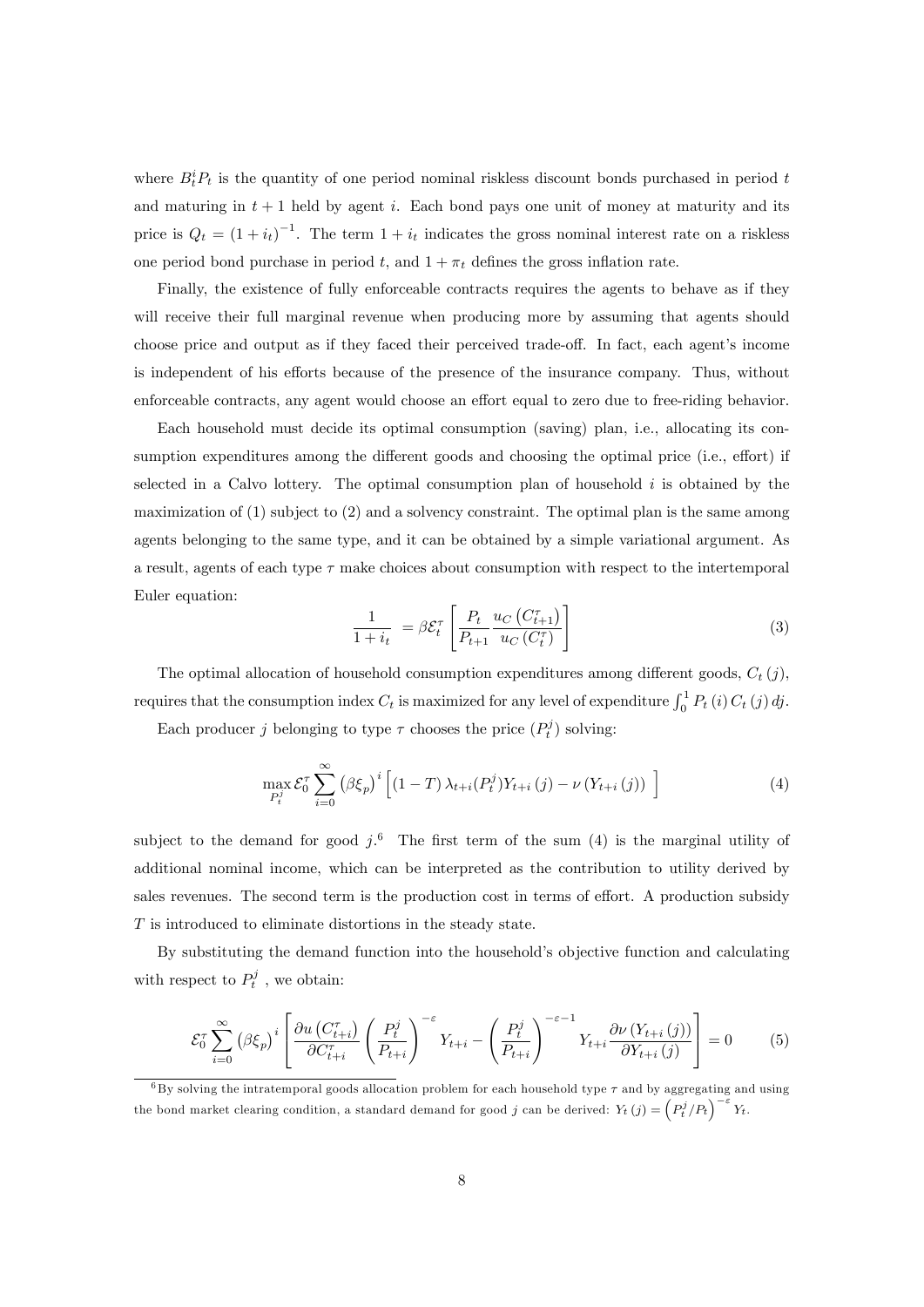where we used the fact that  $T = -(\varepsilon - 1)^{-1}$  to implement the optimal steady state and  $\lambda_t^j P_t =$  $\partial u(C_t^j)/\partial C_t^j$ .

#### 2.3 The log-linear economy

By log-linearization of (3) and after some substitutions, we obtain

$$
c_t^{\tau} = \mathcal{E}_t^{\tau} c_{t+1}^{\tau} - \sigma(i_t - \mathcal{E}_t^{\tau} \pi_{t+1})
$$
\n<sup>(6)</sup>

where  $\sigma^{-1} \equiv -\bar{C} u_{CC}/u_C > 0$  is the inverse of the intertemporal elasticity of substitution of consumption, i.e., the coefficient of relative risk aversion. We define the log deviations of the variables from their steady state values with lower case letters, i.e.,  $c_t^{\tau} = \log(C_t^{\tau}/\bar{C})$ .

By using the budget constraint,  $c_t^{\tau} = \omega_t^{\tau} \equiv (\beta^{-1} \log(B_{t-1}^{\tau}) - \log(B_t^{\tau})) / \bar{Y} + \log(\Omega_t^{\tau}/\bar{\Omega})$ ,<sup>7</sup> the log-linearized consumer Euler equation (6) is then rewritten in terms of wealth, provided that the axioms *i*) to *vii*) are satisfied by the expectational operator  $\mathcal{E}_t^{\tau}$ . Using the bond market clearing condition,  $\sum_{\tau=1}^n a_{\tau} \log(B_{t}^{\tau}) = 0$  and aggregating (6), it is possible to derive an IS curve that is similar to the relation derived in the standard New Keynesian framework with the exception of the conditional expectation operator, which is substituted by a convex combination of the heterogeneous expectation operators of the two types of agents.

$$
y_t = \mathcal{E}_t y_{t+1} - \sigma \left( i_t - \mathcal{E}_t \pi_{t+1} \right) \tag{7}
$$

where  $\mathcal{E}_t y_{t+1} = \sum_{\tau=1}^n a_\tau \mathcal{E}_t^\tau y_t$  and  $\mathcal{E}_t \pi_{t+1} = \sum_{\tau=1}^n a_\tau \mathcal{E}_t^\tau \pi_t$ . Equation (7) is similar to the relation derived in the standard New Keynesian framework with the exception of the conditional expectation operator, which is substituted by a convex combination of the heterogeneous expectation operators of the two types of agents.

Regarding the supply side, by making use of assumptions  $iii)$  to  $vi)$ , the log-linear version of the optimal price equation of agent j belonging to type  $\tau$  (5) can be rewritten as:

$$
\log\left(\frac{P_t^j}{P_t}\right) = \xi_p \beta \mathcal{E}_t^\tau \pi_{t+1} + \left(1 - \beta \xi_p\right) \left[\frac{\sigma^{-1}}{1 + \eta \varepsilon} \omega_t^\tau + \frac{\eta}{1 + \eta \varepsilon} y_t\right] + \beta \xi_p \mathcal{E}_t^\tau \log\left(\frac{P_{t+1}^j}{P_{t+1}}\right) \tag{8}
$$

where  $\eta = \nu_{YY} \bar{Y}/\nu_Y$ . It is worth noting that each type of producer sets the optimal price based on its specific kind of expectations.

Aggregating  $(8)$  for different types of agents and combining the definition of the aggregate price dynamics yields an AS curve similar to the relation derived in the standard New Keynesian

<sup>&</sup>lt;sup>7</sup>The relationship is obtained by exploiting the fact that  $B^R = B^B = 0$ . See Branch and McGough (2009: 1040).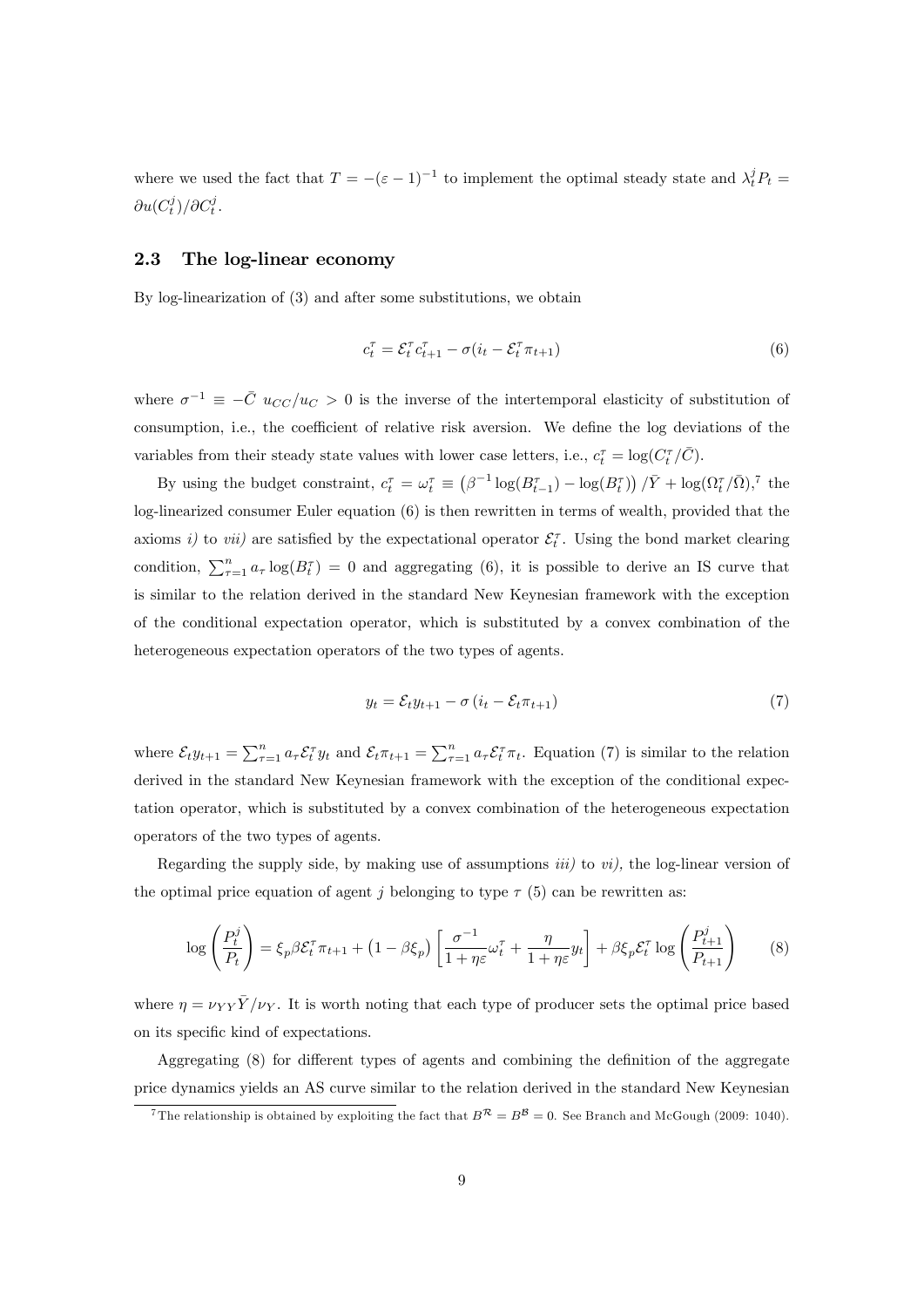framework with the same expectation operator used for (7):

$$
\pi_t = \beta \mathcal{E}_t \pi_{t+1} + \frac{\left(1 - \xi_p\right) \left(1 - \beta \xi_p\right) \left(\eta + \sigma^{-1}\right)}{\xi_p \left(1 + \varepsilon \eta\right)} y_t + e_t \tag{9}
$$

Note that (9) has been augmented by a supply disturbance,  $e_t$ .

## 3 Welfare criterion

Our aim is to study the optimal HEE. Like Gasteiger (2014: 1539-1541), by optimal, we mean the central bank is committed to the economic well-being of the individuals. The "paternalistic" central bank maximizes the utility of individuals subject to the correct model (understanding how agents form their expectations). As said, we differ from Gasteiger  $(2014)$  in one major respect: we consider that the central bank minimizes a loss derived by a second-order approximation of the utility function of the individuals instead of an ad hoc loss.

It is worth noting that there is an extensive debate in heterogeneous beliefs models about whether a social planner should be paternalistic or respect the beliefs of the agent, i.e., whether welfare should be measured as ex ante or ex post welfare. Our formulation would correspond to the latter, as in Gasteiger (2014).

Formally, we compute a quadratic Taylor series approximation of utility for household i. The first term of  $(1)$  is approximated as

$$
\tilde{u}\left(C_t^i\right) = \bar{C}u_C\left(c_t(i) + \frac{1-\sigma^{-1}}{2}c_t^2(i)\right) + t.i.p. + \mathcal{O}\left(\left\|\xi^3\right\|\right) \tag{10}
$$

Note that in the steady state,  $\bar{C}^i = \bar{C}$  for any i by assumption; the term  $\mathcal{O}(|\xi^3||)$  indicates the terms of order greater than two, and  $t.i.p.$  collects the terms independent of policy. Integrating  $(10)$  over i, we obtain

$$
\int_0^1 \tilde{u}(C_t^i) \, dt = \bar{C}u_C \left\{ c_t - \frac{1}{2} \nu a r_i c_t(i) + \frac{1 - \sigma^{-1}}{2} \left[ c_t^2 + \nu a r_i \left( c_t(i) \right) \right] \right\} + t.i.p. + \mathcal{O}\left( \left\| \xi^3 \right\| \right) \tag{11}
$$

where we use the relation  $var_i(c_t(i)) = E_i c_t (i)^2 - (E_i c_t (i))^2$  and the fact that up to a second-order  $c_t = E_i c_t (i) + \frac{1}{2} var_i c_t (i).$ 

Regarding effort, it is noted that each agent potentially supplies a different quantity of output. This depends on the agent's type and on whether he is or is not extracted in a Calvo lottery. A second-order approximation of the second term of (1) leads to

$$
\tilde{\nu}(Y_t(i))di = u_N \bar{N}\left(y_t(i) + \frac{1+\eta}{2}y_t^2(i)\right) + t.i.p. + \mathcal{O}\left(\left\|\xi^3\right\|\right) \tag{12}
$$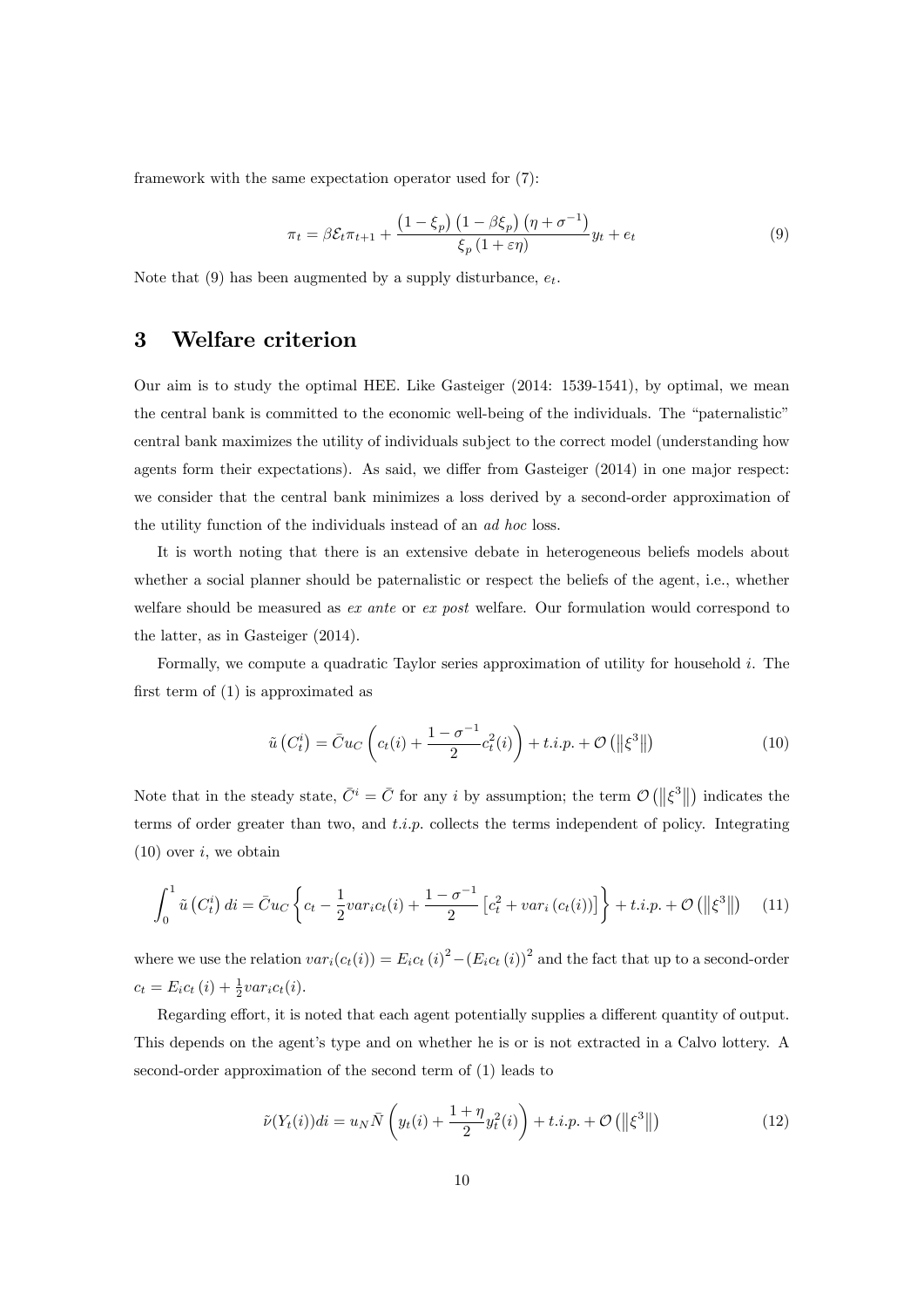and, after integration, we obtain

$$
\int_0^1 \tilde{\nu}(Y_t(i))di = u_N \bar{N}\left(y_t - var_i(y_t(i)) + \frac{1+\eta}{2}\left([E_i y_t(i)]^2 + var_i(y_t(i))\right)\right) + t.i.p. + \mathcal{O}\left(\left\|\xi^3\right\|\right)
$$
\n(13)

where  $\int_0^1 \bar{N}(i) = \bar{N}$ , as the price dispersion is zero in the steady state. Then, by considering  $Y(i) = (P_t(i)/P_t)^{-\epsilon} Y_t$ , the cross-sectional variance of  $y_t(i)$  can be expressed as  $var_i(y_t(i)) =$  $\varepsilon^2 var_i(p_t(i))$ . Thus, in the non-distorted steady state, where the equality  $\bar{C}u_C/u_N = \bar{N}$  holds, the above expression is rewritten as

$$
\int_0^1 \tilde{\nu}(Y_t(i))di = \bar{C}u_C\left(y_t + \frac{\varepsilon^2 \eta}{2}var_i(p_t(i)) + \frac{1 + \eta}{2}y_t^2\right) + t.i.p. + \mathcal{O}\left(\left\|\xi^3\right\|\right) \tag{14}
$$

Combining (11) and (14), the approximated intertemporal utility can be expressed as

$$
\sum_{t=0}^{\infty} \beta^t \frac{\mathcal{U}_t}{\bar{C}u_C} = -\sum_{t=0}^{\infty} \beta^t \left[ L_t + t.i.p. + \mathcal{O}\left( \left\| \xi^3 \right\| \right) \right] \tag{15}
$$

where the instantaneous loss is

$$
L_t = \frac{1}{2} \left[ \left( \eta + \frac{1}{\sigma} \right) y_t^2 + \left( \varepsilon^2 \eta \right) var_i(p_t(i)) + \frac{1}{\sigma} var_i(c_t(i)) \right]
$$
 (16)

The welfare-based loss (16), as in the textbook case, depends on two components related to the costs associated with aggregate-consumption variability  $(y_t^2)$  and price dispersion  $(var_i(p_t(i))$ . Moreover, differently from the standard case, an additional term  $(var_i(c_t(i))$  in (16) captures the cost linked to inequality in the consumption across types. This cost is generated by the different forecast paths, and it vanishes if expectations are not heterogeneous. Note that consumption variability can be expressed as  $var_i(c_t(i)) = \sum_{\tau=1}^n a_{\tau} \left[ (c_t^{\tau})^2 - c_t^2 \right]$ .

It is worth noting that price dispersion,  $\Delta_t$ , evolves according to

$$
\Delta_t = \xi_p \Delta_{t-1} + \frac{1}{1 - \xi_p} \sum_{\tau=1}^n a_\tau \left( \log p_t^\tau - P_{t-1} \right)^2 - \pi_t^2 \tag{17}
$$

The dispersion of prices (17) does not depend solely on current inflation, unless agents are homogeneous  $(n = 1)^8$  It has a complex structure that hinges on the assumptions about the price setting of the different agents' groups, which, in turn, depends on how they have formed their expectations in the past.

To stress the impact of beliefs' heterogeneity on welfare compared to the standard textbook case, equation (16) can be written as the sum of three components:

<sup>8</sup>In the case of rational agents, the price dispersion is  $\frac{\xi_p}{(1-\beta\xi_p)(1-\xi_p)}\pi_t^2$ .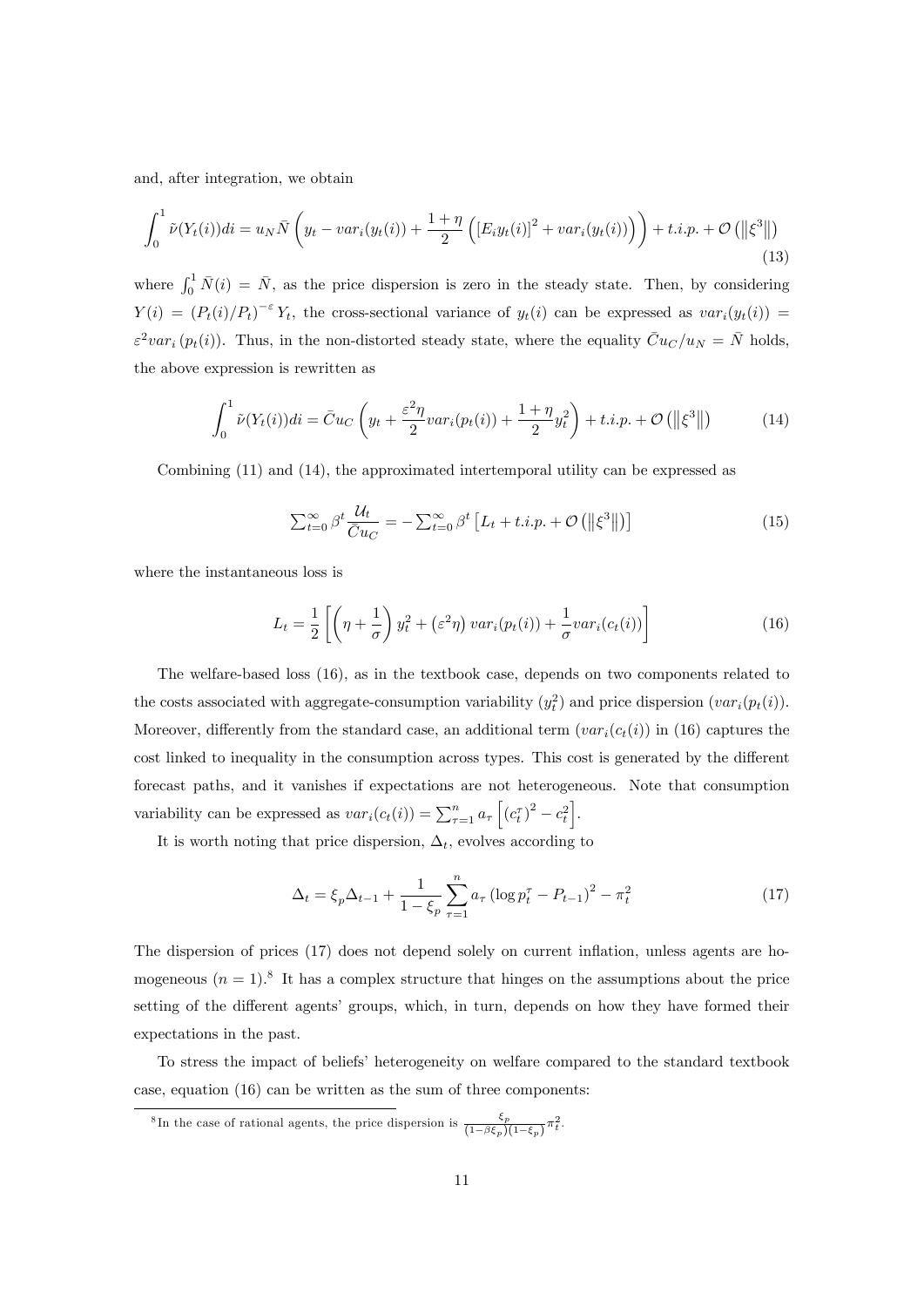$$
L_t = L_0 + \underbrace{\frac{\varepsilon^2 \eta}{2} \left[ var_i(p_t(i)) - var_i^0(p_t(i)) \right]}_{L_1} + \underbrace{\frac{1}{2\sigma} var_i(c_t(i))}_{L_2}
$$
 (18)

where  $L_0 = \frac{1}{2} \left[ \left( \eta + \frac{1}{\sigma} \right) y_t^2 + \varepsilon^2 \eta \nu a r_i^0(p_t(i) \right]$  is the loss the policymaker faces when all the agents are rational (the term  $var_i^0(p_t(i))$  denotes the price dispersion in this homogenous case);  $L_1$  is the additional cost implied by the larger price dispersion associated with the presence of heterogeneity;<sup>9</sup> and  $L_2$  is the costs stemming from consumption inequality, which is absent in the homogeneous cases.

## 4 Optimal policies under bounded rationality

#### 4.1 Functional forms and calibration

Following Branch and McGough (2009) and Gasteiger (2014), we assume that our economy is only populated by two kind of agents, who differ in the way they form their expectations (i.e.,  $n = 2$ ). Specifically, a fraction  $\alpha$  of them (rational households) have rational expectations; the remaining fraction (non-rational households) form expectations according to a mechanism of bounded rationality. All non-rational households use the same predictor. The two kinds of households are indexed by  $R$  and  $B$ , which refer to rational and boundedly rational households, respectively. Their shares are captured by  $\alpha$ , so that  $a_{\mathcal{R}} = \alpha$  and  $a_{\mathcal{B}} = 1 - \alpha$ . Like Branch and McGough (2009) and Gasteiger (2014), we assume that the share  $\alpha$  is fixed.

Accordingly, we assume that  $\mathcal{E}_t^R x_{t+1} = E_t x_{t+1}$ , i.e., rational agents have one-step-ahead perfect foresight on economic variables. Non-rational individuals, instead, form their beliefs on the basis of a simple perceived linear law of motion, i.e.,  $x_t = \theta x_{t-1}$ , where  $\theta$  is defined as the adaption operator. It follows that  $\mathcal{E}_t^B x_t = \theta x_{t-1}$ , and applying the law of iterated expectations, we obtain  $\mathcal{E}_t^B x_{t+1} = \theta^2 x_{t-1}$ . The operator  $\mathcal{E}^B$  is a form of adaptive  $(\theta < 1)$  or extrapolative  $(\theta > 1)$ expectations. We refer to  $\theta = 1$  as the case of naive expectations.<sup>10</sup>

The RE model associated with the HEE can then be written as

$$
y_t = \alpha E_t y_{t+1} + (1 - \alpha)\beta \theta^2 y_{t-1} - \sigma \left[ i_t - \alpha E_t \pi_{t+1} - (1 - \alpha)\theta^2 \pi_{t-1} \right] \tag{19}
$$

$$
\pi_t = \alpha \beta E_t \pi_{t+1} + (1 - \alpha) \beta \theta^2 \pi_{t-1} + \kappa y_t + e_t \tag{20}
$$

$$
c_t^{\tau} = \mathcal{E}_t^{\tau} c_{t+1}^{\tau} - \sigma(i_t - \mathcal{E}_t^{\tau} \pi_{t+1}) \quad \tau \in \{\mathcal{R}, \mathcal{B}\}
$$
\n
$$
(21)
$$

<sup>&</sup>lt;sup>9</sup>Note that  $\left[var_i(p_t(i)) - var_i^0(p_t(i))\right] > 0$ , i.e., the price dispersion is larger when agents' beliefs are heterogeneous.

<sup>&</sup>lt;sup>10</sup> See Branch and McGough (2009) for details. See also Pesaran (1987), Brock and Hommes (1997, 1998), Branch and McGough (2005) for empirical support and further considerations.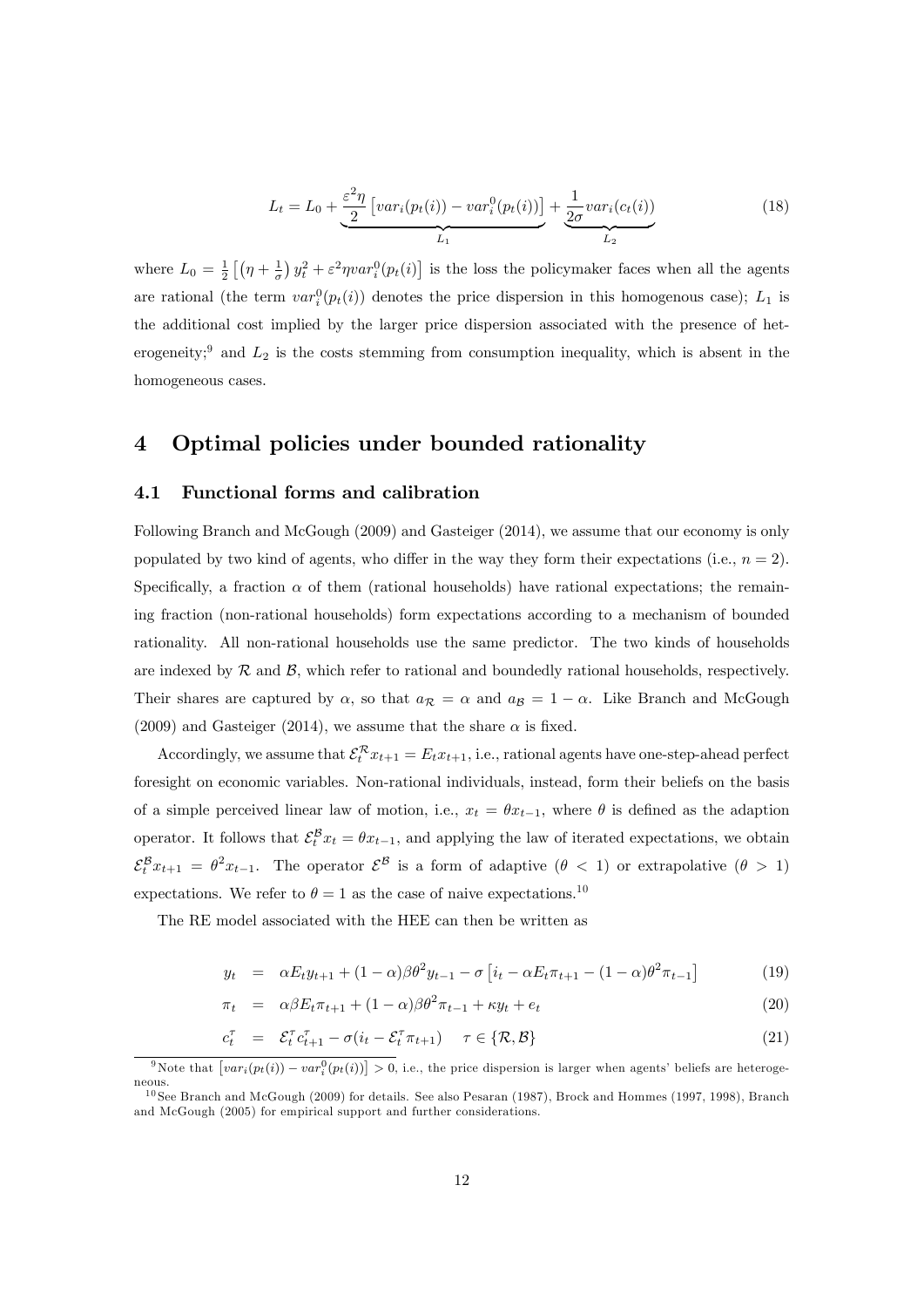which is the framework used by Branch and McGough (2009) and Gasteiger (2014).

The variances in expression  $(16)$  consistent with  $(19)-(20)$  are

$$
var_i(\log p_t(i)) = \delta \pi_t^2 + \frac{\delta \xi_p (1 - \alpha)}{\alpha} \left[ \pi_t - \beta \theta^2 \pi_{t-1} - \kappa \left( \frac{c_t^{\mathcal{B}} + \eta \sigma y_t}{1 + \eta \sigma} \right) \right]^2 \tag{22}
$$

$$
var_i(c_t(i)) = \alpha (1 - \alpha) (c_t^{\mathcal{R}} - c_t^{\mathcal{B}})^2
$$
\n(23)

where  $\delta = \frac{\xi_p}{(1 - \beta \epsilon)}$  $\frac{\xi_p}{(1-\beta\xi_p)(1-\xi_p)}$  and  $\kappa = \frac{(1-\xi_p)(1-\beta\xi_p)(\eta+\sigma^{-1})}{\xi_p(1+\varepsilon\eta)}$  $\frac{\left(1-\rho\varsigma_p\right)\left(\eta+\sigma\right)}{\left(\varsigma_p(1+\varepsilon\eta)\right)}$ .

As discussed before, under heterogeneity of beliefs, the dispersion of prices (22) has a complex structure. It positively depends on the proportion of boundedly rational agents. For a given level of  $y_t$ , it increases in the fraction of agents who form their expectations in a non-rational way. Cross-variability of consumption is captured by an index of consumption inequality. This cost is not linear in the degree of bounded rationality. Rather, it has a peak when  $\alpha = 0.5$ , because in this case, ceteris paribus, the distribution of agents exhibits the highest dispersion (see (23)). It is noted that inequality is increasing in the variability of expectations across types as the different beliefs drive different choices.

We calibrate the model to the U.S. economy. The time unit is one quarter. The calibrations of the structural parameters are chosen to equal those estimated or calibrated by Rotemberg and Woodford (1997) by using the structural vector auto-regression (SVAR) methodology and microeconomic evidence. We assume that the subjective discount rate  $\beta$  is 0.99, such that  $(\beta^{-1}-1)$ equals the long-run average real interest rate. In the goods market, the intratemporal elasticity of substitution between the differentiated goods (price elasticity of demand) is set equal to 7.84, thus implying a markup of 15%. The parameter  $\xi_p$ , which represents the frequency of price adjustment, is set at 0.66, and thus, prices are fixed, on average, for three quarters. Finally, the elasticity of the marginal disutility of producing output with respect to an increase in output,  $\eta$ , is set to 0.47 based on data regarding labor costs.<sup>11</sup> Our calibration is summarized in Table 1.

| Table $1 -$ Baseline calibration                                                      |  |  |
|---------------------------------------------------------------------------------------|--|--|
| $\beta = 0.99$ $\sigma^{-1} = 0.16$ $\varepsilon = 7.84$ $\eta = 0.47$ $\xi_n = 0.66$ |  |  |

Regarding the parameters characterizing heterogeneity  $(\alpha, \theta)$ , we consider different calibrations. We assume a baseline value where  $\alpha$  is equal to 0.7, thus implying that 30% of households form their expectations using a mechanism of bounded rationality, whereas 70% of the households are rational. We explore the effects of  $\alpha$  for a range  $\alpha \in [0.5, 1]$ .<sup>12</sup> The model for  $\alpha = 1$  clearly represents the homogeneous-rational agents standard New Keynesian model.

 $11$  See Rotemberg and Woodford (1997) for details.

<sup>&</sup>lt;sup>12</sup>We explored the model properties and robustness results for the whole existence field of  $\alpha$ . Results are available upon request.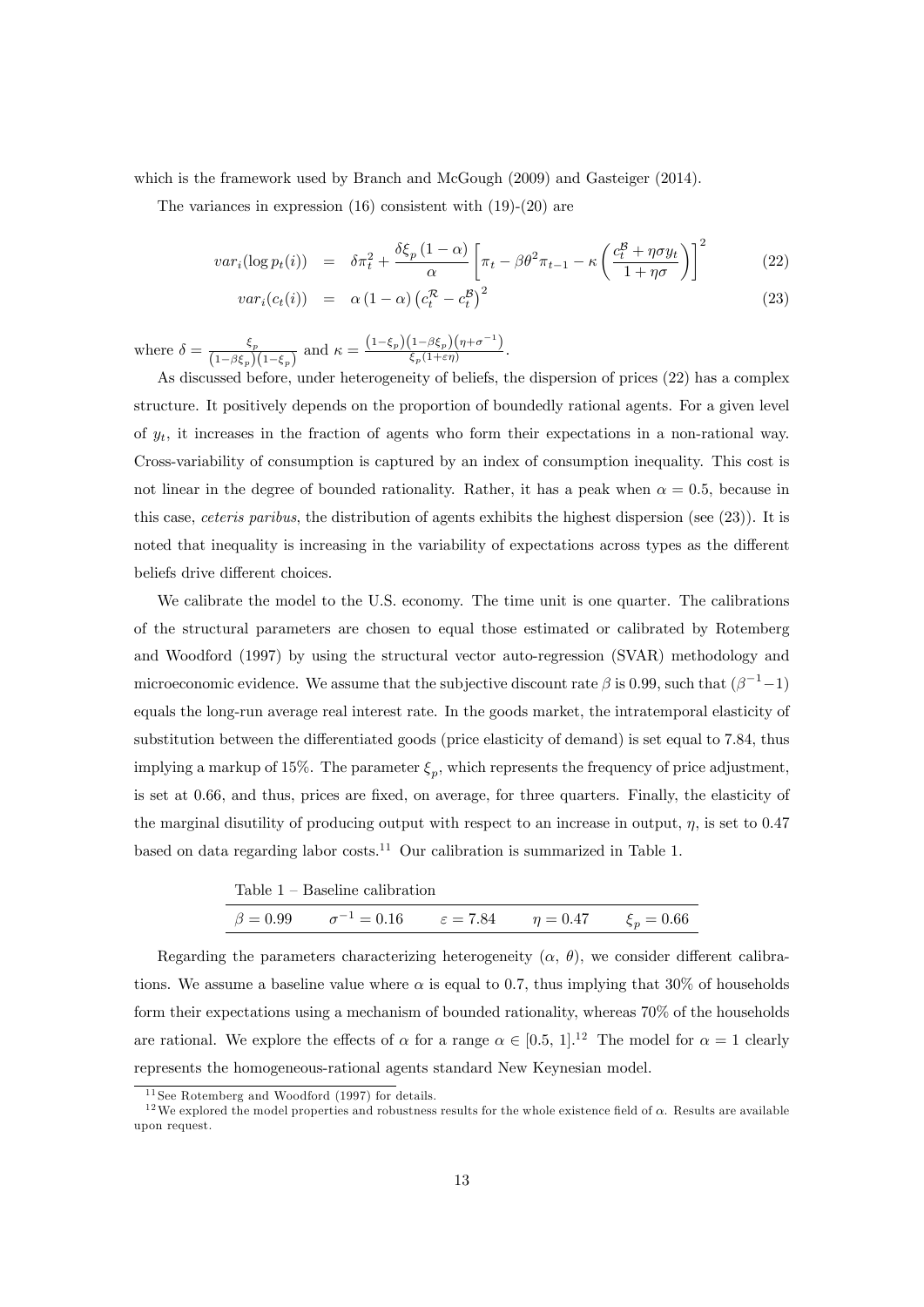The baseline value for the adaption parameter  $\theta$  is set equal to one, which implies that boundedly rational households recognize, with a one-period lag, changes in inflation and the output gap (naive expectations). Again, we consider different specifications to test the robustness of our results, and we report numerical simulations for a range between 0.9 and 1.1. It is noted that different values of  $\theta$  imply different "rules of thumb" for non-rational households when setting their expectations. Lower  $\theta$  values involve mean-reverting strategies according to which deviations from the average are expected to revert it. For example, if ináation is below the average, increases in inflation are expected. Higher  $\theta$  values entail trend-following behaviors, and thus, deviations from the average are expected to be confirmed, such that when the current inflation trend is upward (above the average), the expectation is that the inflation will continue to follow that trend.

#### 4.2 Optimal monetary policy and expectations stabilization

Optimal policy here consists in minimizing the quadratic loss function (16) derived from a second order approximation of the agents' preferences, constrained by the linear system  $(19)-(21)$ . In (16),  $var_i(p_t(i))$  and  $var_i(c_t(i))$  are consistently defined by (23) and (22).<sup>13</sup> In solving this LQ minimization problem, we consider two possible policy regimes: discretion and timeless commitment.

The two policy regimes differ in their ability to internalize the private sector expectations.

- 1. In discretion, the central bank minimizes the loss period-by-period, considering private expectations as already formed, since any promises made in the past by the policy-maker do not constrain current decisions. In our setup, a closed form for the solution of this problem cannot be derived. We solve it by using the codes developed by Soderlind (1999).
- 2. In timeless commitment, the government minimizes the loss at some initial point and commits to a time-contingent strategy that influences expectations. The "optimal" plan is derived by ignoring the initial optimality conditions (when expectations were already formed) and considering that optimal policy solves an optimization problem "from some date forward as being optimal from a timeless perspective, rather than from the perspective of the particular time at which the policy is actually chosen" (Woodford, 2011: 744).

Like, e.g., Benigno and Woodford (2004), Steinsson (2003), and Ravenna and Walsh (2011), we define the optimal policy as the first-order conditions that solve the problem discussed above in the different regimes. We do not discuss the implementation of optimal policy by an interest rate rule. In an HEE with ad hoc welfare functions, Gasteiger (2014) shows that fundamentals-based

 $13$  The problem is formally illustrated in the Appendix.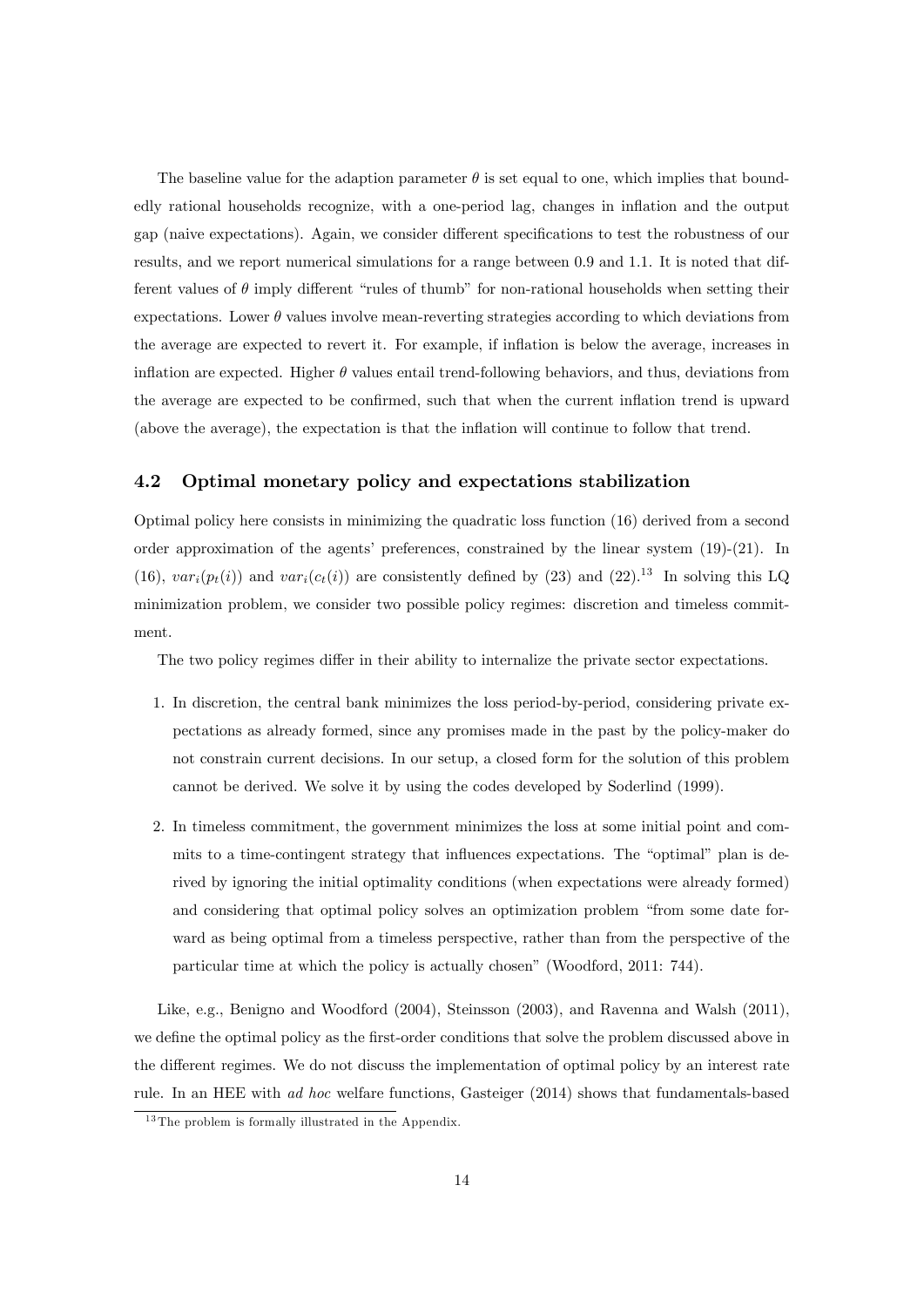interest rate rules designed to implement optimal policy always lead to indeterminacy, whereas expectations-based reaction functions do not. He thus confirms Evans and Honkapohia's (2003) results in a homogenous agents setting. We implicitly assume that expectations-based reaction functions are used.<sup>14</sup>

We restrict our attention to the comparison between discretion and a timeless perspective. However, it should be noted that the timeless-perspective policy is not necessarily the timeinvariant policy that minimizes the policymaker's objective. On average, the timeless-perspective policy performs worse than the time-invariant policy that minimizes the unconditional expected value of the policy objective (optimal unconditional continuation policy). In general, averaging across all initial conditions can be quite important (see, e.g., Blake, 2001; Jensen and McCallum, 2002, 2010).

The introduction of heterogeneity in expectation formation affects the optimal stabilization policies. Differently from the standard case (homogeneous rational agents), optimal policies now tend to exhibit fluctuations before returning to the steady state. These oscillations are amplified by increases in the adaption parameter.<sup>15</sup> Figure 1 plots the optimal path of the nominal interest rate after a cost-push shock when  $\alpha = 0.7$ . Optimal policies are computed assuming timeless perspective commitment.

In our baseline  $(\alpha = 0.7 \text{ and } \theta = 1)$ , the path of the interest rate is characterized by oscillations that are amplified for larger values of  $\theta$ . The rationale of the policy is that the policymaker attemps to reduce the forecast error of boundedly rational agents and, therefore, the cross-sectional dispersion in consumption that affects welfare.<sup>16</sup>

To understand the intuition, assume that at time  $t = 1$ , a shock hits the economy. The policymaker then raises the interest rate to compress ináationary pressure, thereby creating a small deflation. Thus, the fraction of boundedly rational agents form their expectations, assuming that inflation is equal to its previous value. However, their belief is biased. Consequently, they overestimate the ináation, as it was brought down by the monetary contraction pursued by the central banker. In the next period, aggregate inflation exhibits a slight recovery, but again, the inflation forecasts of the non-rational agents are wrong, as they are now underestimating the inflation level. The policymaker must now adjust the nominal interest rate up and down to stabilize inflation expectations.

 $14$ It is worth noting that a discussion about implementation in our context is more complex, since the first-order conditions simultaneously determine the path for the output gap, inflation and interest rate, as welfare also depends on the consumption distribution that is determined by the path of the interest rate.

<sup>&</sup>lt;sup>15</sup>Note that  $\theta$  magnifies the effects of the behavior of boundedly rational agents. By contrast, for very low adaption parameter values, the model converges to a purely forward-looking framework.

 $16$ Recall that cross-sectional dispersion in consumption depends on the difference in expectations between rational and boundedly rational agents.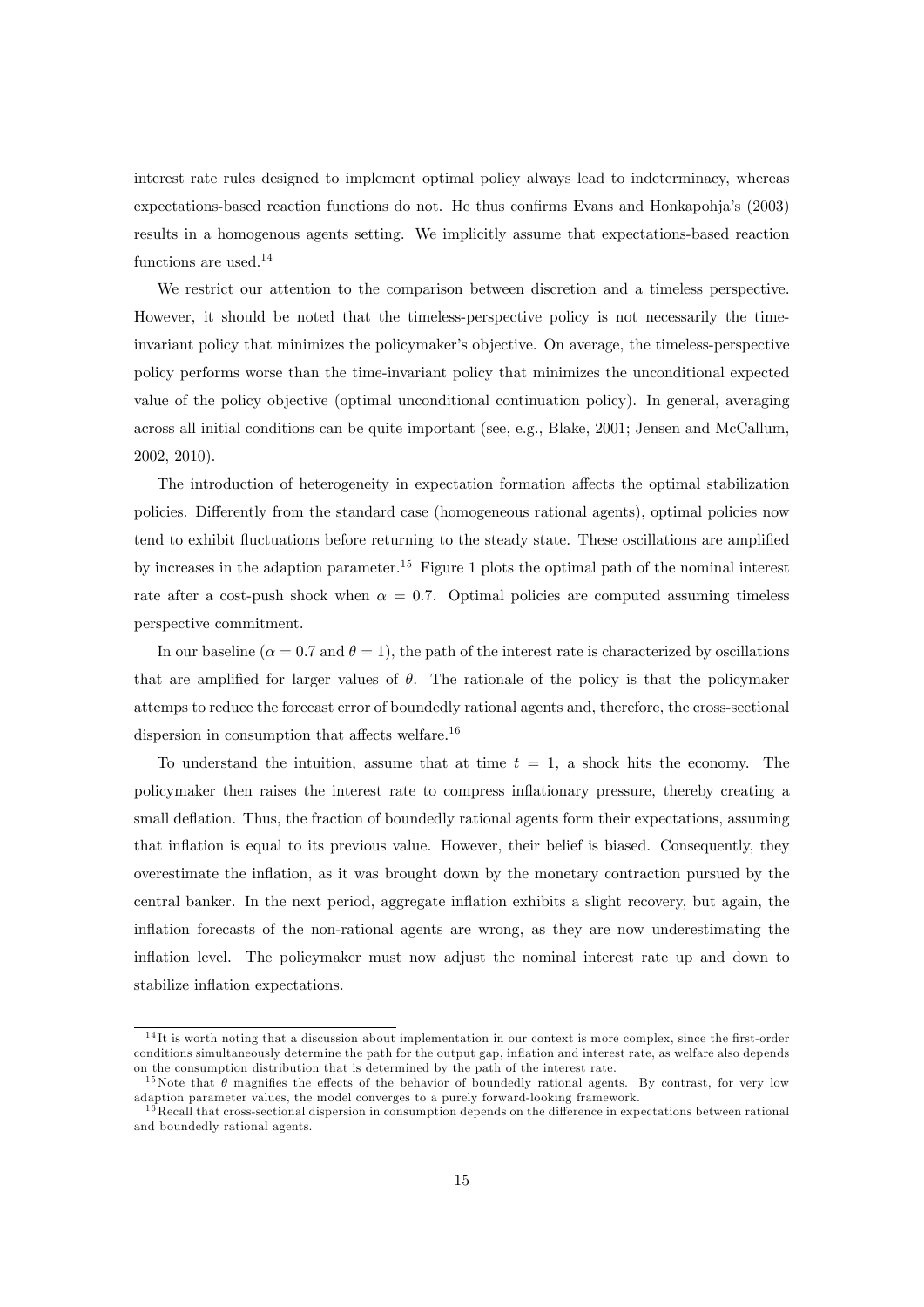

Figure 1 - Nominal interest rate IRF to a cost-push shock for several values of  $\theta$  (commitment regime).

Figure 2 illustrates the IRFs for inflation and for the output gap when the economy is hit by a cost-push shock. We compare the dynamics obtained from our baseline framework (solid lines) to those stemming from the standard model where all the agents are rational, i.e.,  $\alpha = 1$  (dashed lines). The figure reports the dynamics under both commitment and discretion in the left and right panels, respectively.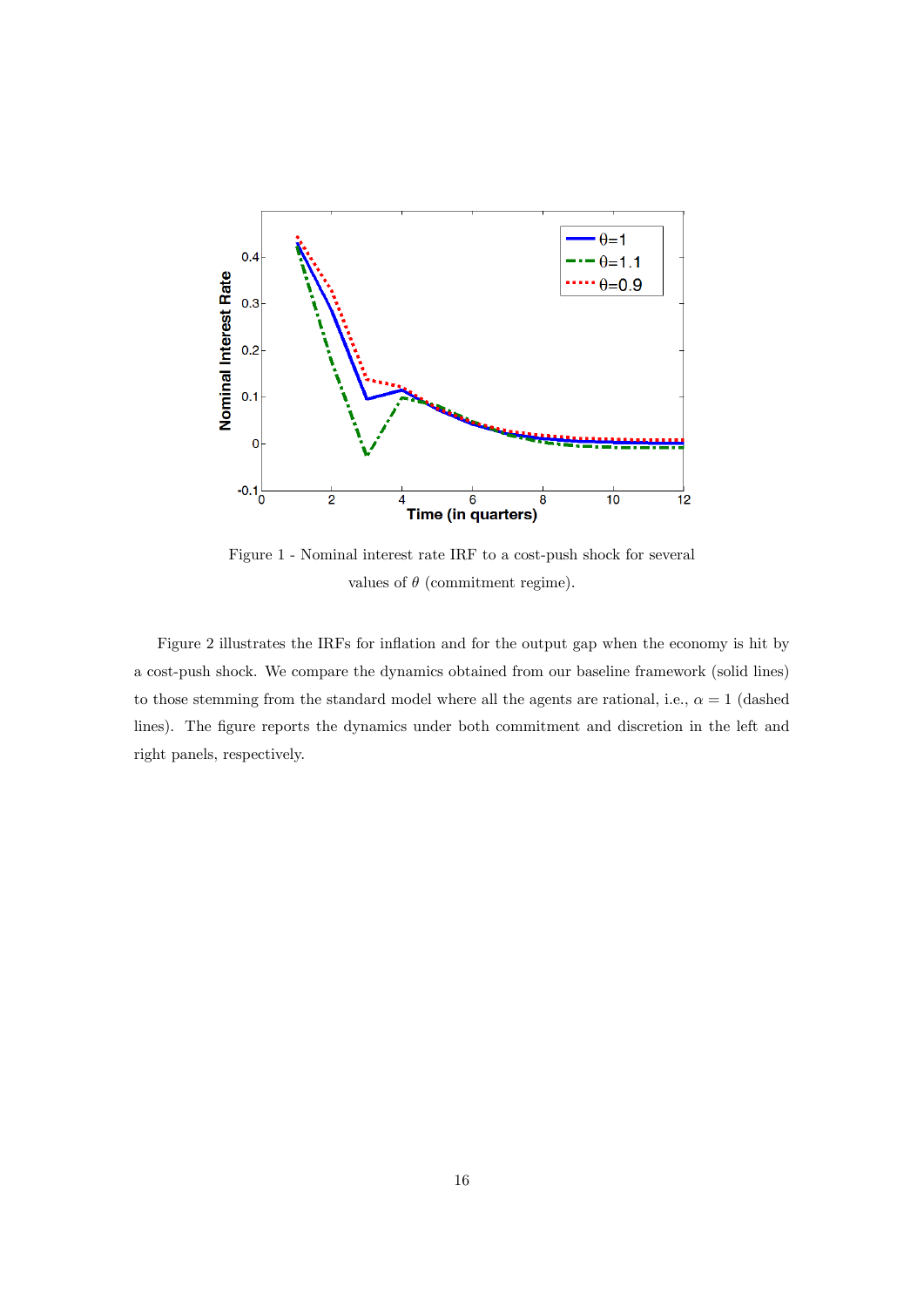

Figure 2 - Optimal stabilization policy for both regimes (cost-push shock).

The figure shows how bounded rationality affects the central bank's optimal choice facing the inflation-output trade-off implied by the supply shock. Optimal policies exhibit some inertia when heterogeneity is introduced, as bounded agents react to the policy with some lags. The results in Figure 2 are robust for different calibrations regarding the share of boundedly rational agents. Within a reasonable range, we obtain IRFs that are qualitatively similar to those represented. Regarding the adaption parameter, similar results are also obtained for different calibrations. However, for large values of  $\theta$ , the oscillations in the interest rate are very large and translate to inflation and the output gap, which are also characterized by an oscillating dynamic.<sup>17</sup>

 $^{17}\mathrm{Results}$  are available upon request.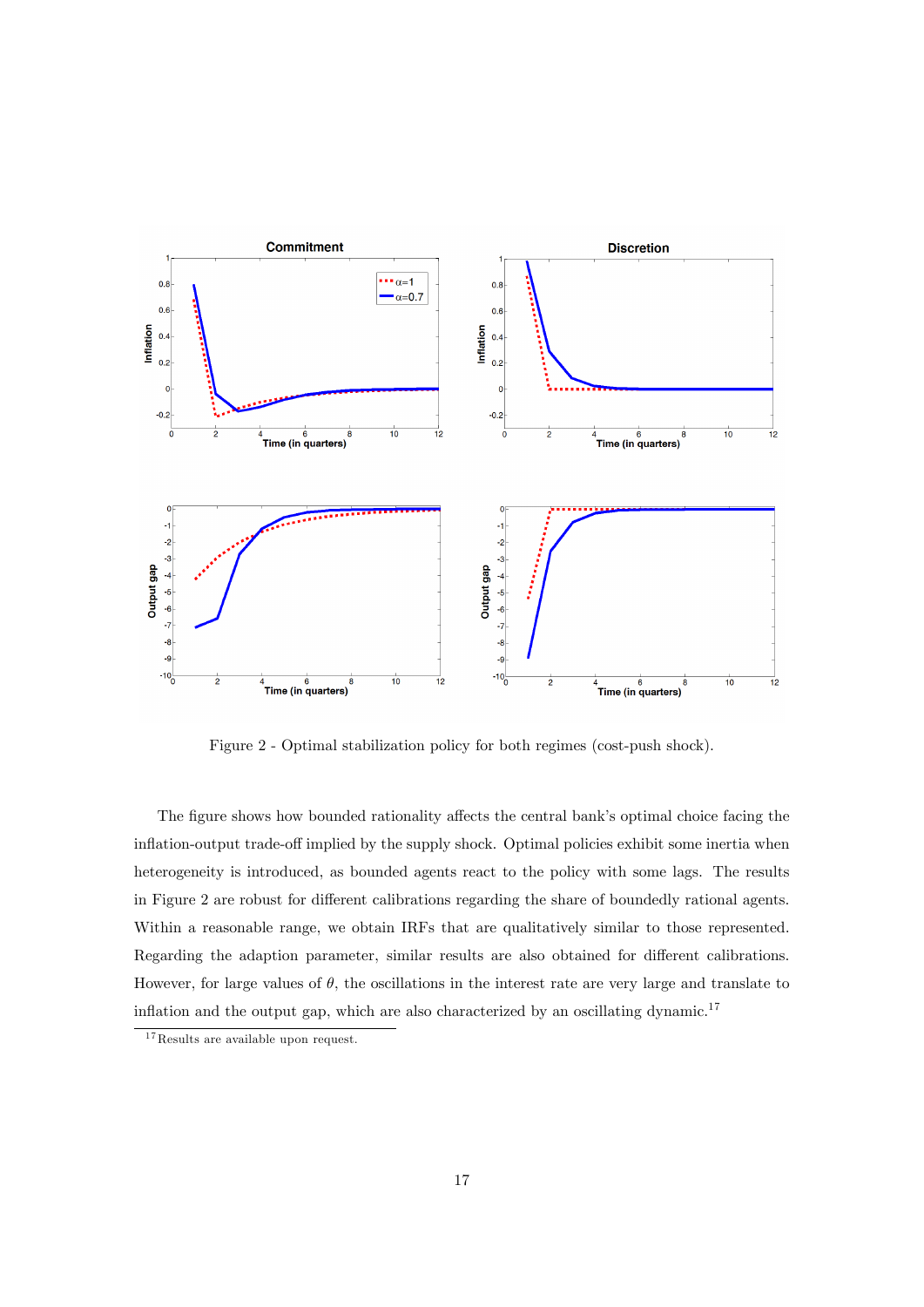### 4.3 Gains from commitment and bounded rationality

We now examine how heterogeneous beliefs affect the relative gains of commitment over discretion. Our results are summarized in Table 2. We consider several combinations of  $\alpha$  and  $\theta$ .<sup>18</sup> Different shares of  $\alpha$  are reported in the columns, whereas different adaption parameters  $\theta$  are displayed in the panels (labeled  $(a)$ ,  $(b)$ , and  $(c)$ ). The rows indicate the welfare losses under discretion and commitment and the percentage loss of the former over the latter. The table illustrates several results.

|                                  |                                     |       | Share of rational agents $(\alpha)$ |       |  |
|----------------------------------|-------------------------------------|-------|-------------------------------------|-------|--|
| (a) Adaptive expectations        |                                     | 0.9   | 0.7                                 | 0.5   |  |
| $(1)$ Commitment                 |                                     | 140.1 | 223.8                               | 351.6 |  |
| $(2)$ Discretion                 |                                     | 177.2 | 275.3                               | 404.9 |  |
| $(3)$ Difference $(\%)$          |                                     | 26.4  | 23.0                                | 15.2  |  |
|                                  |                                     |       |                                     |       |  |
|                                  |                                     |       | Share of rational agents $(\alpha)$ |       |  |
| $(b)$ Naive expectations         |                                     | 0.9   | 0.7                                 | 0.5   |  |
| $(1)$ Commitment                 |                                     | 145.4 | 248.4                               | 409.3 |  |
| $(2)$ Discretion                 |                                     | 185.5 | 314.8                               | 483.4 |  |
| (3) Difference $(\%)$            |                                     | 27.5  | 26.72                               | 18.09 |  |
|                                  |                                     |       |                                     |       |  |
|                                  | Share of rational agents $(\alpha)$ |       |                                     |       |  |
| $(c)$ Extrapolative expectations |                                     | 0.9   | 0.7                                 | 0.5   |  |
| $(1)$ Commitment                 |                                     | 152.5 | 281.6                               | 492.9 |  |
| $(2)$ Discretion                 |                                     | 196.1 | 373.5                               | 606.4 |  |
| $(3)$ Difference $(\%)$          |                                     | 28.5  | 32.6                                | 23.0  |  |

Table  $2$  – Welfare loss and commitment gains

First, a larger share of non-rational agents always involves higher welfare losses in each policy regime. Everything equal, losses increase as  $\alpha$  becomes smaller, since the effects of the shocks become more persistent.

Second, parameter  $\theta$  also affects welfare. Lower levels of  $\theta$  lead to smaller losses. This result hinges on the fact that by considering adaptive expectations schemes, one removes unit root beliefs from the system, implying lower volatility.

Finally, let us now compare the outcomes of the two policy regimes. Commitment always leads to welfare gains compared to discretion (row  $(1)$  vs. row  $(2)$  in each panel). The best absolute

<sup>&</sup>lt;sup>18</sup>Other parameters are calibrated as indicated in Table 1.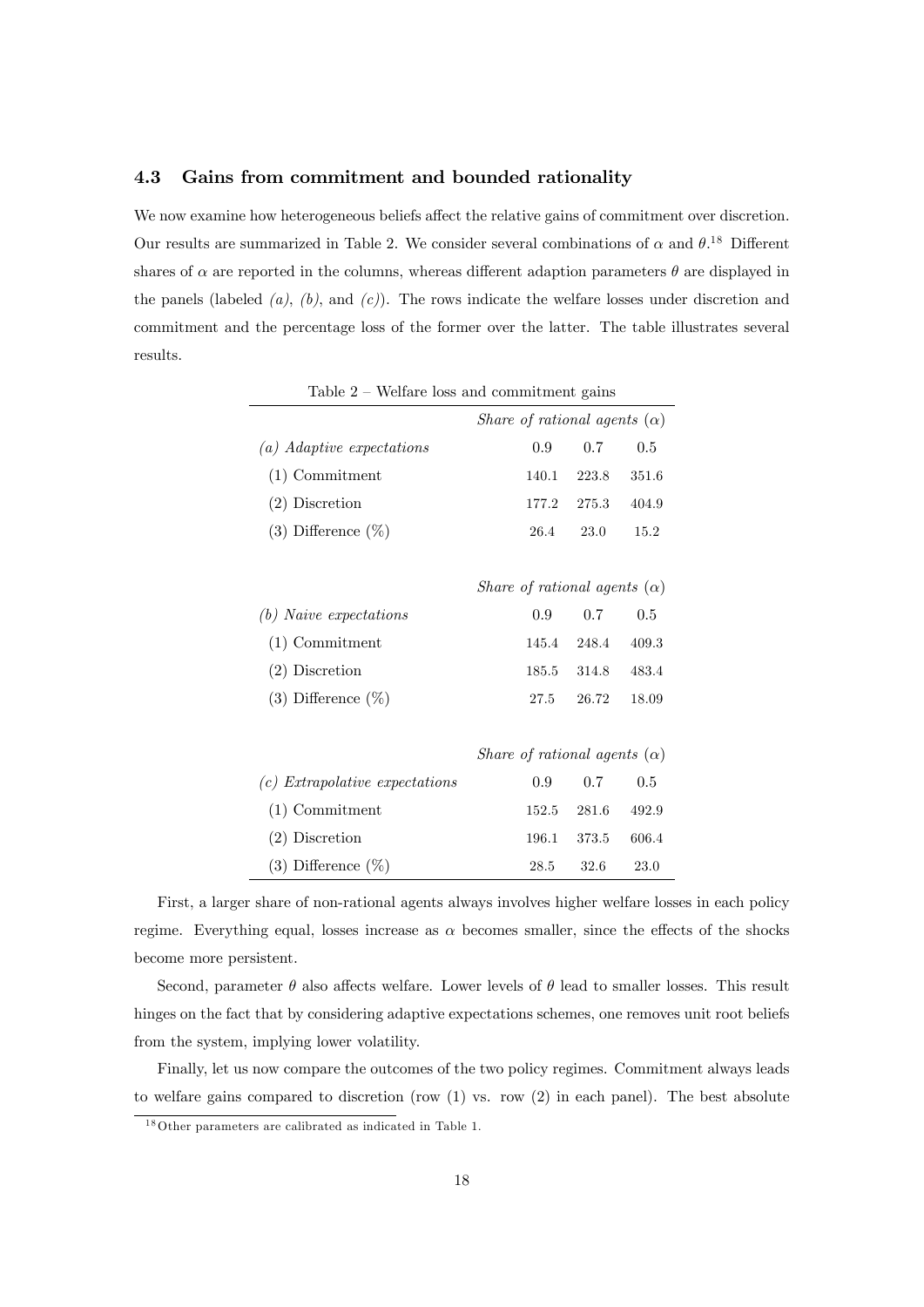performance of commitment is expected.

By contrast, the relative gains of commitment (row  $(3)$ ) are affected by the fraction of boundedly rational agents  $(1 - \alpha)$  and the way they form their expectations  $(\theta)$ .

- 1. If the proportion of non-rational agents is larger than 30% (i.e.,  $\alpha \leqslant 0.7$ ), a decrease of  $\alpha$ always reduces the gains of commitment. For instance, the relative gain is 23% when the share is 30%; it reduces to 15.2% when the share is  $50\%$ .<sup>19</sup>
- 2. If the share of boundedly rational agents is smaller than  $30\%$  (i.e.,  $\alpha \in [0.7, 1]$ ), commitment gains depend on the adaption parameter. Two cases are possible.  $i$ ) When the expectations are either adaptive or naive, an increase in the fraction of non-rational agents reduces the gains of commitment as before.<sup>20</sup> ii) When expectations are extrapolative, an increase in this share instead increases the relative gains of commitment.<sup>21</sup>

The rationale of our last result can be found by examining the effects of bounded rationality on ináation persistence and price dispersion. These are, in fact, the main factors that explain the marginal gains of commitment over discretion. In general, we can distinguish two effects:

- 1. Persistence effect. Differently from discretion, rational expectations under commitment are formed after the policy is set. By influencing these expectations, the policymaker is able to eliminate the so-called stabilization bias. Thus, the benefit of commitment tends to vanish as the backward-looking component becomes predominant with respect to the forward one (e.g., Steinsson, 2003).
- 2. Dispersion effect. Compared to discretion, commitment requires stabilizing inflation more than output variability; thus, it performs relatively better when price dispersion is high.

In our framework, a higher share of non-rational agents entails more backward-looking behavior. Thus, it tends to reduce the gains of commitment via the persistence effect (as shown in panels (a) and (b)). By contrast, extrapolative expectations (panel  $(c)$ ) increase price dispersion. Therefore, high  $\theta$  values increase the relative gains of commitment via the dispersion effect. When the share of non-rational agents is not too large  $(\alpha \in [0.7, 1])$ , a higher share of non-rational agents increases the gains of commitment, since the dispersion dominates the persistence effect.

#### 4.4 Optimal policies vs. Taylor rules

It is often argued that Taylor rules well describe the conduct of monetary policies. Moreover, under certain circumstances, they also mimic optimal discretionary policies. In the canonical

 $19Cf$ . the two last two columns of row (3) in each panel.

<sup>&</sup>lt;sup>20</sup> Cf. the first two columns of row (3) in panels (a) and (b).

<sup>&</sup>lt;sup>21</sup> Cf. the first two columns of row  $(3)$  in panel (c).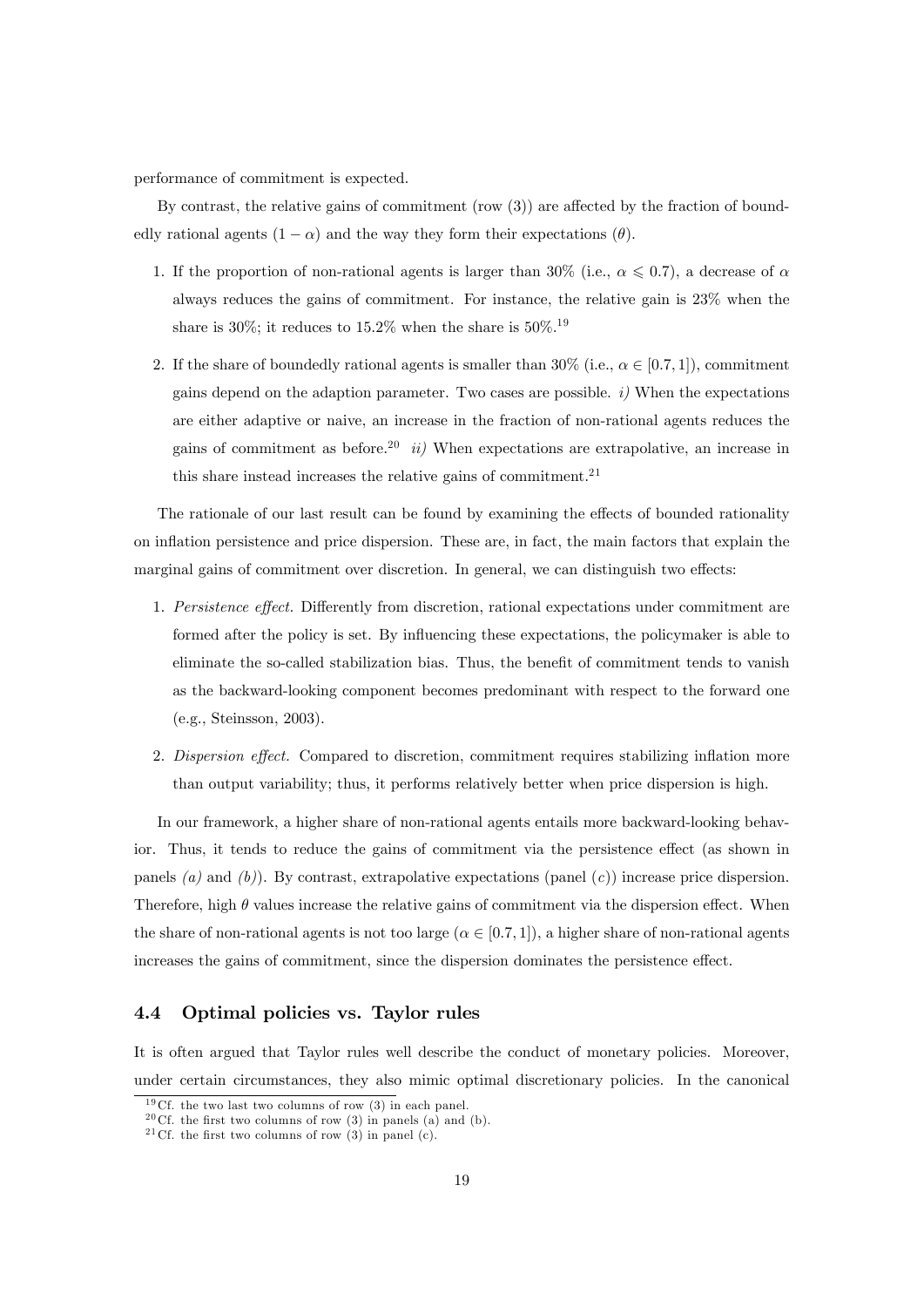model, a simple Taylor rule, responding to inflation and the output gap according to the Taylor principle, may lead to similar dynamics compared to optimal discretionary policies. We check the robustness of this result by examining how the gains from the discretion over the Taylor rule are affected by the degree of bounded rationality.

We consider two model specifications that differ only in how the interest rate is set. In one case, the policy maker acts under discretion, whereas in the other, the central bank adjusts the nominal interest rate according to a Taylor rule responding to both inflation and the output gap:

$$
i_t = \phi_\pi \pi_t + \phi_y y_t \tag{24}
$$

where  $\phi_{\pi} = 1.5$  and  $\phi_{y} = 0.125$ .

In the table below, we provide the results of our numerical simulations for several values of  $\alpha$ and  $\theta$ . The remaining parameters are calibrated as reported in Table 1.

| opening policy vs. Laytor rare. Wellen's respect |              |         |                                     |       |        |
|--------------------------------------------------|--------------|---------|-------------------------------------|-------|--------|
|                                                  |              |         | Share of rational agents $(\alpha)$ |       |        |
| (a) Adaptive expectations                        | 1            | 0.9     | 0.8                                 | 0.7   | 0.6    |
| <b>Discretion</b>                                | 140.9        | 177.2   | 221.9                               | 275.3 | 336.6  |
| Taylor rule                                      | 141.2        | 180.1   | 230.4                               | 294.4 | 372.6  |
| Difference $(\%)$                                | 0.2          | $1.6\,$ | 3.8                                 | 6.9   | 10.7   |
|                                                  |              |         |                                     |       |        |
|                                                  |              |         | Share of rational agents $(\alpha)$ |       |        |
| $(b)$ Naive expectations                         | 1            | 0.9     | 0.8                                 | 0.7   | 0.6    |
| <b>Discretion</b>                                | 140.9        | 185.5   | 243.2                               | 314.8 | 396.8  |
| Taylor rule                                      | 141.2        | 189.8   | 258.4                               | 356.7 | 495.8  |
| Difference $(\%)$                                | 0.2          | 2.3     | 6.2                                 | 13.3  | 24.9   |
|                                                  |              |         |                                     |       |        |
|                                                  |              |         | Share of rational agents $(\alpha)$ |       |        |
| $(c)$ Extrapolative expectations                 | $\mathbf{1}$ | 0.9     | 0.8                                 | 0.7   | 0.6    |
| <b>Discretion</b>                                | 140.9        | 196.1   | 272.4                               | 373.5 | 490.8  |
| Taylor rule                                      | 141.2        | 202.6   | 301.2                               | 485.4 | 1019.4 |
| Difference $(\%)$                                | 0.2          | 3.3     | 10.5                                | 29.9  | 107.6  |

Table 3 - Optimal policy vs. Taylor rule: Welfare losses

In the standard framework, where all the agents are rational (i.e.,  $\alpha = 1$ ), the Taylor rule is suboptimal while discretion gains are small (just  $0.2\%$ ). Note that these gains are independent of  $\theta$ . As we introduce heterogeneous beliefs, we observe that the welfare losses associated with a Taylor rule progressively grow and that the relative gains of discretion become large. The costs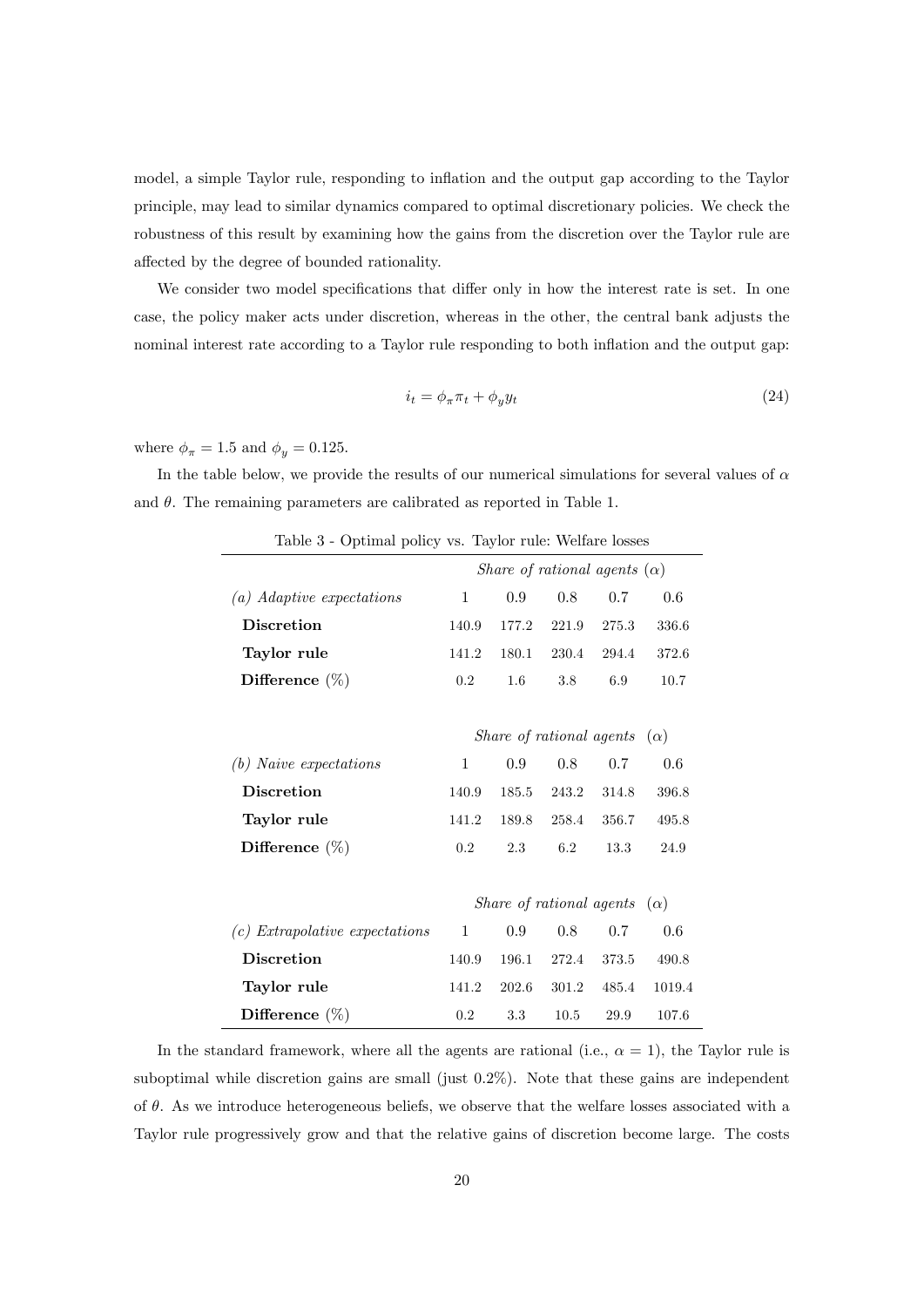associated with Taylor rule-based policies are between 1:6% and 107%, depending on the values assigned to  $\alpha$  and  $\theta$ <sup>22</sup>

Our results indicate that although the costs of a Taylor rule compared to optimal ináation targeting are small when the standard case is considered, they may become consistent once some degree of bounded rationality is introduced. The costs of the Taylor rules increase because they cannot stabilize the variability in individual beliefs, and thus, they are associated with increasing costs in terms of inequality. Moreover, considering the canonical trade-off between price and aggregate consumption stabilization, as explained, the weight in the Taylor rule should decrease in  $\alpha$  to mimic optimal policies.

In Figure 3, we plot the marginal gains of discretion, expressed in percentage terms, over a Taylor rule. According to Table 3, they are very close to zero when all the agents are rational; however, as the share of rational agents decreases, acting following a simple Taylor rule could induce exceptionally high marginal losses.



Figure  $3$  – Welfare gains of discretion over a Taylor rule

 $22$  Similar results are found for a Taylor rule responding only to inflation rate, i.e., a policy that somehow replicates an inflation targeting. Results are available upon request.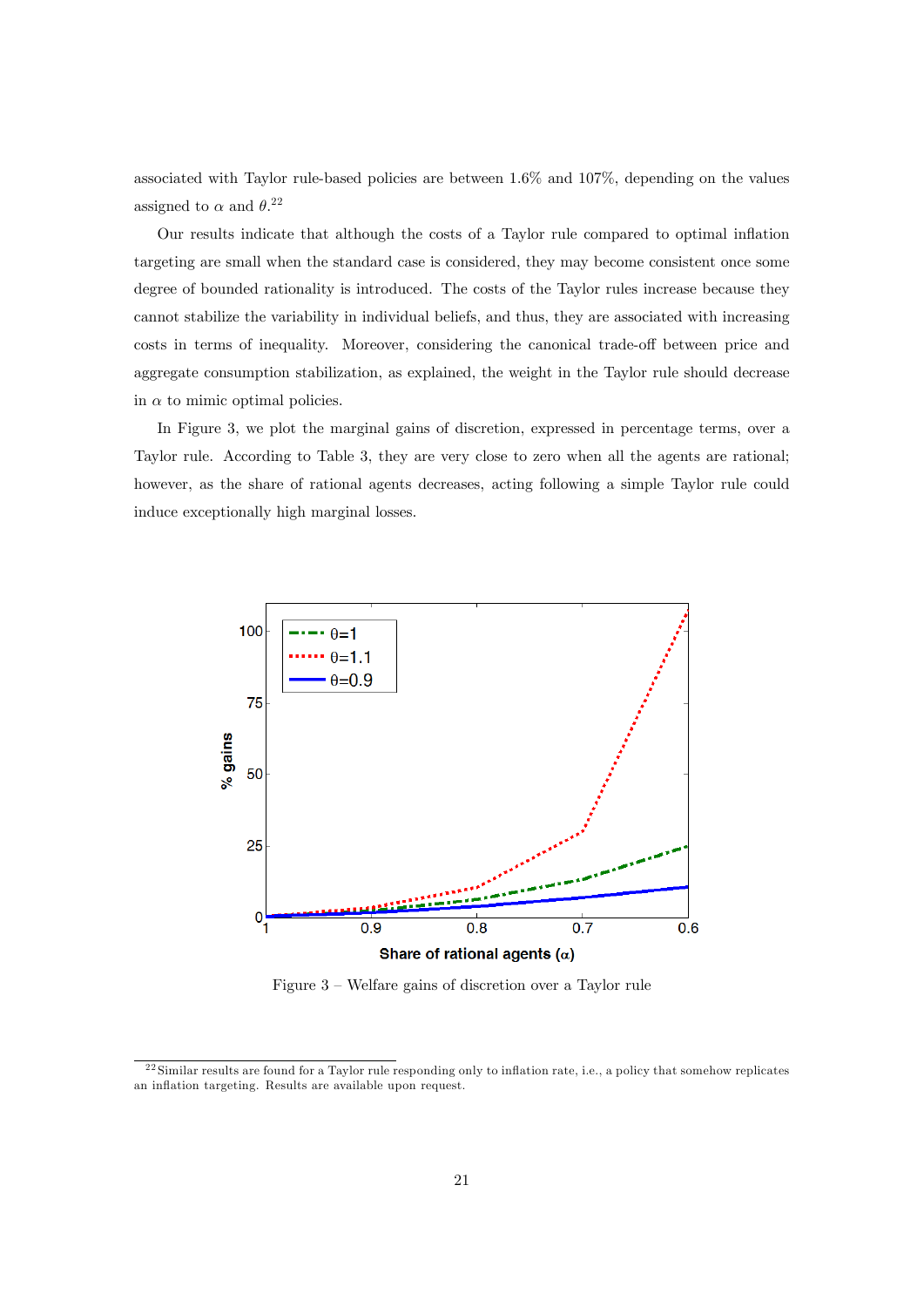## 5 The dangers of ignoring expectation heterogeneity

We investigate the potential costs associated with the presence of model uncertainty. Gasteiger  $(2014)$  also tests the robustness to misspecification in Branch and McGough  $(2009)$ . However, by using an ad hoc loss function, he only focuses on determinacy.<sup>23</sup> Because we have derived a welfare measure consistent with the distribution of the agents between types, we instead explore the potential dangers of ignoring expectation heterogeneity under a welfare-maximizing perspective.

Specifically, inspired by Brock *et al.*  $(2007)$  and Sbordone  $(2007)$ , we consider an environment characterized by model uncertainty, assuming that the central bank is unable to recognize how agents form their beliefs. We assume that the central bank knows the general form of the welfarebased loss (16), but it ignores the true value of  $\alpha$ , and we explore the optimal robust policy that consists of minimizing the maximum regret of choosing the wrong  $\alpha$  (Savage, 1951).

Savage's criterion can be defined by introducing the concept of regret. Consider a policymaker facing model uncertainty and some policy options. Possible models and policies are defined in the sets  $M$  and  $P$ , respectively. The regret is the difference between the loss incurred by implementing a certain policy in a certain given model specification and the loss incurred by using the optimal policy in that given model. Formally, the regret of policy  $p_i \in P$  in model  $m_j \in M$  is  $R(p_i, m_j) =$  $L(p_i, m_j) - \min_{p \in P} L(p, m_j)$ , where  $L(p_i, m_j)$  is the loss. Note that  $\min_{p \in P} L(p, m_j)$  is the optimal policy in  $m_j$  to which a regret equal to zero is associated. Savage's robust policy  $p^*$  is then  $p^* = \min_{p \in P} \max_{m \in M} R(p, m)$ . Operatively, we first compute the maximum regrets associated with different policies, and then we choose their minimum.

Let us use the criterion. We first restrict our attention to a dichotomous scenario where  $\alpha$ can only assume two given values (1 or 0:7). Basically, the policymaker can make two kinds of mistakes: assume nonrational expectations in a world where all the agents are rational or neglect heterogeneous beliefs in a context where a share of agents is not fully rational. What we want to investigate is which error is less costly in terms of welfare and, accordingly, which policy should be chosen to minimize the potential additional welfare loss arising in the presence of uncertainty.

We denote by  $\tilde{\alpha} \in \{1, 0.7\}$  the true value of  $\alpha$ ;  $\alpha^{CB} \in \{1, 0.7\}$  is instead the value of  $\alpha$  that the central bank assume to be true. The central bank uses  $\alpha^{CB}$  in its loss, but  $\tilde{\alpha}$  characterizes its constraints.<sup>24</sup> For all possible combinations, losses are computed, followed by regrets. The results are described in Table 4, which reports welfare losses (between brackets) and regrets under model uncertainty. For instance, 117.19 is the welfare loss arising when  $\tilde{\alpha} = 1$ , but the central bank sets

<sup>&</sup>lt;sup>23</sup> Specifically, he derives an expectational-based reaction function for monetary policy assuming that all the agents are rational, and he tests the determinacy of the equilibrium when the economy obeys to a Phillips curve obtained by assuming that part of the agents have a nonrational forecast. He Önds that the central banker always controls inflation and the output gap as long as  $\theta \leq 1$  (i.e., adaptive or naive expectations). Indeterminacy may only arise when nonrational agents form their expectations by extrapolative schemes (i.e.,  $\theta > 1$ ).

 $24$ Details are provided in the Appendix.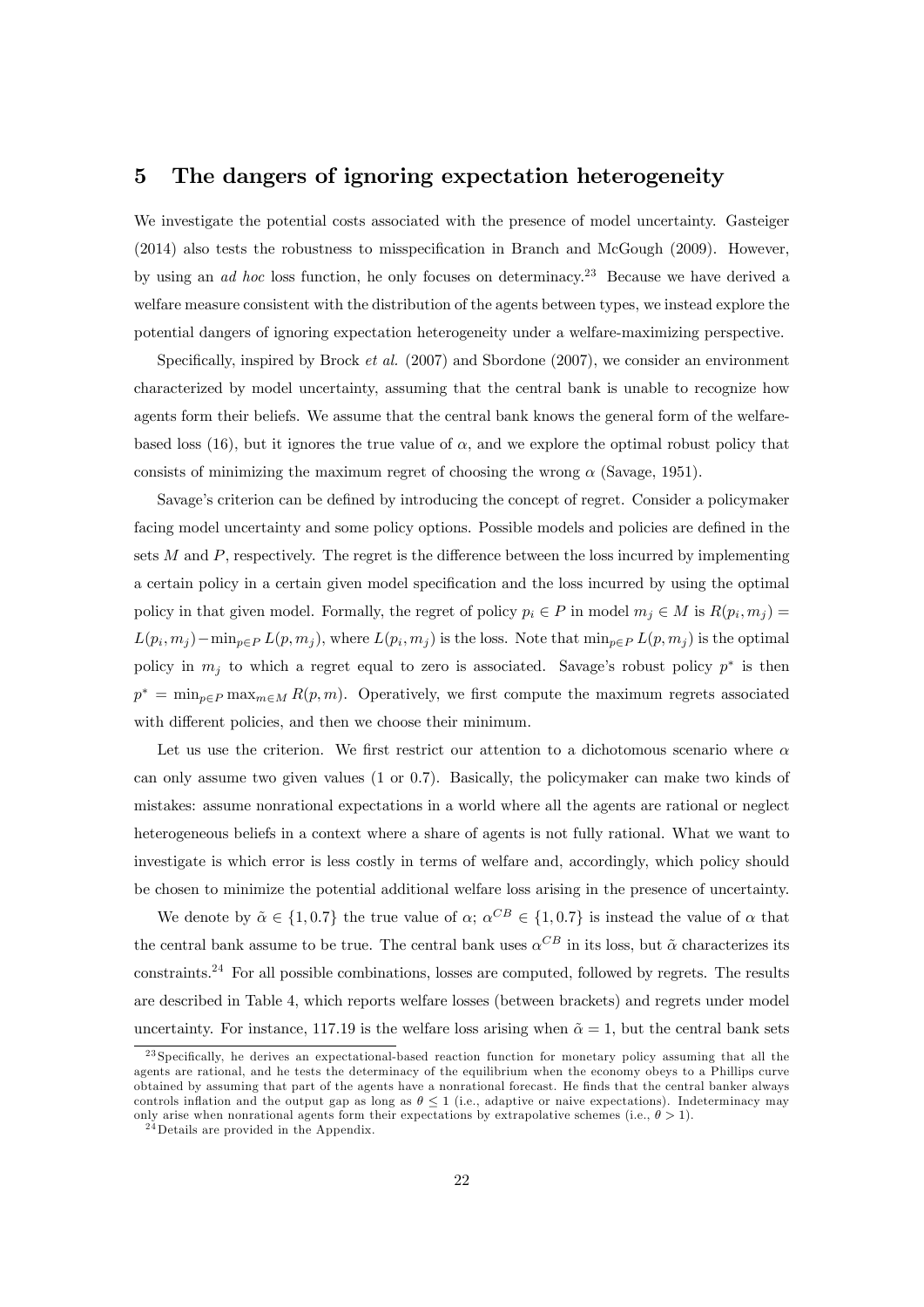the optimal policy assuming that  $\alpha^{CB} = 0.7$ ; 6.34 is the policy regret of choosing  $\alpha^{CB} = 0.7$  when  $\tilde{\alpha} = 1$ , i.e., the difference between 117.19 and the loss associated with the optimal policy under certainty, 110:85.

Making a mistake always involves additional welfare costs. Therefore, the (maximum) regret is always that associated with choice of the wrong  $\alpha$ . In the case of timeless commitment (panel (a)), the maximum regret of choosing  $\alpha^{CB} = 0.7$  is 6.34, while the maximum regret of choosing  $\alpha^{CB} = 1$  is 75.9.

According to the *minimax* regret criterion, then, the optimal robust policy requires taking into account expectations heterogeneity, as this policy selects the minimum among the maximum regret. Thus, ignoring expectation heterogeneity is more harmful, in welfare terms, than considering it. It is easy to test that the same result holds for discretion (see panel  $(b)$ ).

|                           | $(a)$ timeless commitment<br>True $\alpha$ is $(\tilde{\alpha})$ |                                                       | $(b)$ discretion<br>True $\alpha$ is $(\tilde{\alpha})$ |                                                                        |  |
|---------------------------|------------------------------------------------------------------|-------------------------------------------------------|---------------------------------------------------------|------------------------------------------------------------------------|--|
|                           |                                                                  |                                                       |                                                         |                                                                        |  |
| Policy $(\alpha^{CB})$ is | 0.7                                                              | 1.0                                                   | 0.7                                                     | 1.0                                                                    |  |
| 0.7                       | 0.00                                                             | $6.34*$                                               | 0.00                                                    | $4.96*$                                                                |  |
|                           | (248.40)                                                         | (117.19)                                              | (314.84)                                                | (145.92)                                                               |  |
| 1.0                       | 75.9                                                             | 0.00                                                  | 17.99                                                   | 0.00                                                                   |  |
|                           | (324.26)                                                         | (110.85)                                              | (332.83)                                                | (140.96)                                                               |  |
| Legend:                   |                                                                  |                                                       |                                                         | The table reports policy regrets and, in the brackets, welfare losses. |  |
|                           |                                                                  | $(*)$ optimal robust policy ( <i>minimax</i> regret). |                                                         |                                                                        |  |

Table  $4$  – Welfare losses and regrets under model uncertainty

The intuition behind our result is as follows. When the central bank faces a world characterized by nonrational forecasting, the policymakerís problem has a further dimension represented by the need to minimize also the cross-sectional variance of consumption among agents. If the monetary authority ignores this, the optimal policy does not consider the minimization of consumption among types of agents, and aggregate inflation is not fully stabilized (see (17)), inducing additional welfare losses. By contrast, when the central bank erroneously assumes the presence of bounded rationality, it includes consumption inequality in its welfare loss, but the additional losses are smaller than in the previous case. This result comes from the fact that in a fully rational world all the agents consume the same quantity of goods and thus there are no costs associated with inequality in consumption.

The above result holds for several calibrations, as we tested a share of nonrational agents ranging from 50 to 90% vs. the canonical model where  $\alpha = 1$ . Our test is based on pair-wise comparisons, i.e., we assume that the cardinality of both  $M$  and  $P$  is two. We can refine our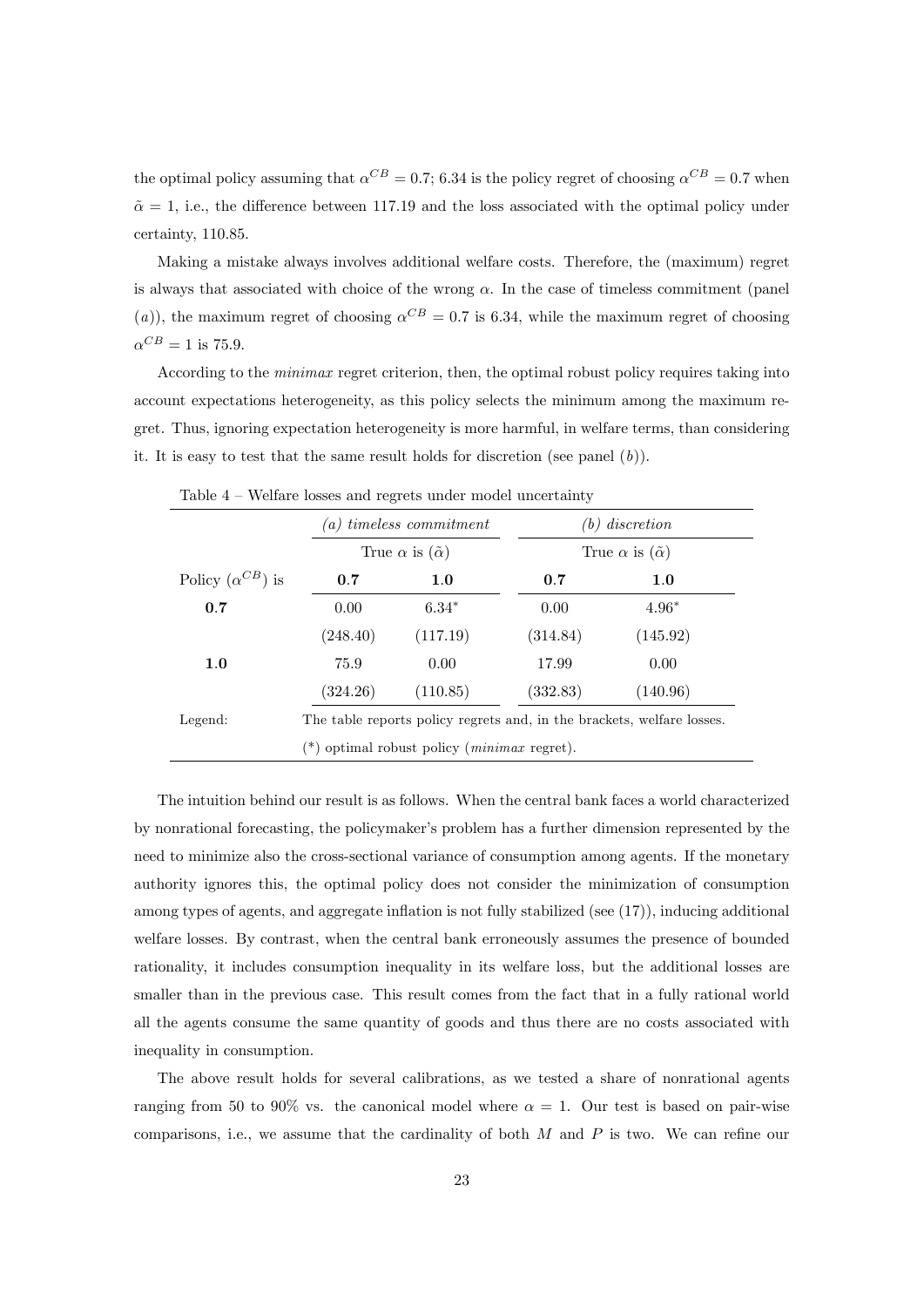investigation considering a larger spectrum of uncertainty. Specifically, we consider that  $\alpha$  can assume 0.5, 0.6, 0.7, 0.8, 0.9, and  $1.^{25}$  Optimal robust policy requires setting  $\alpha^{CB} = 0.7$  and  $\alpha^{CB} = 0.6$  with timeless commitment and discretion, respectively.

## 6 Conclusions

Starting from well-documented observations that people form their expectations according to different mechanisms, this paper studied the impact of heterogeneous expectations on optimal monetary policies in a New Keynesian framework. The point of departure of our work is Branch and McGough (2009), who introduce bounded rationality in a small-scale New Keynesian DSGE model and provide an equilibrium determinacy analysis when the policymaker sets monetary policy according to a Taylor rule. We use their setup to investigate the implications of the heterogeneity of optimal monetary policy design. We also test the robustness of canonical ináation-targeting policies under both discretion and commitment regimes and the equilibrium determinacy when some agents behave according to bounded rationality.

Our simulations show that optimal policies and welfare losses quantitatively and qualitatively depend on the share of boundedly rational agents. As the share of boundedly rational agents increases, welfare deteriorates because the economy becomes more persistent, and simultaneously, price dispersion increases, thereby inducing further welfare costs. In this context, optimal policies depart from those optimal in the canonical framework, which can sometimes be represented by appropriated Taylor rules. The assumption that some agents form their expectations using an adaptive or extrapolative mechanism in fact introduces a new dimension to the standard policy problem faced by the central bank, that of consumption inequality. Moreover, we find that optimal policies are always associated with equilibrium determinacy under both discretion and commitment, which differs from recent literature based on Taylor rules in the same context.

The assumption that some agents form their expectations using an adaptive or extrapolative mechanism implies that the central bank also needs to minimize the economic inequality (crosssectional variance of consumption) in addition to the usual two dimensions of the central bank's policy problems (i.e., minimizing the variability of aggregate consumption and the costs associated with price dispersion.) In other words, it now faces a three-dimensional problem.

To minimize the economic inequality, the central bank should stabilize expectation variability. As long as different individual consumption plans depend on different expectation paths, the variability in individual consumption is reduced by minimizing the cross-sectional variability of expectations. The usual trade-off between the stabilization of aggregate consumption and price

 $2<sup>5</sup>$  Details are available upon request.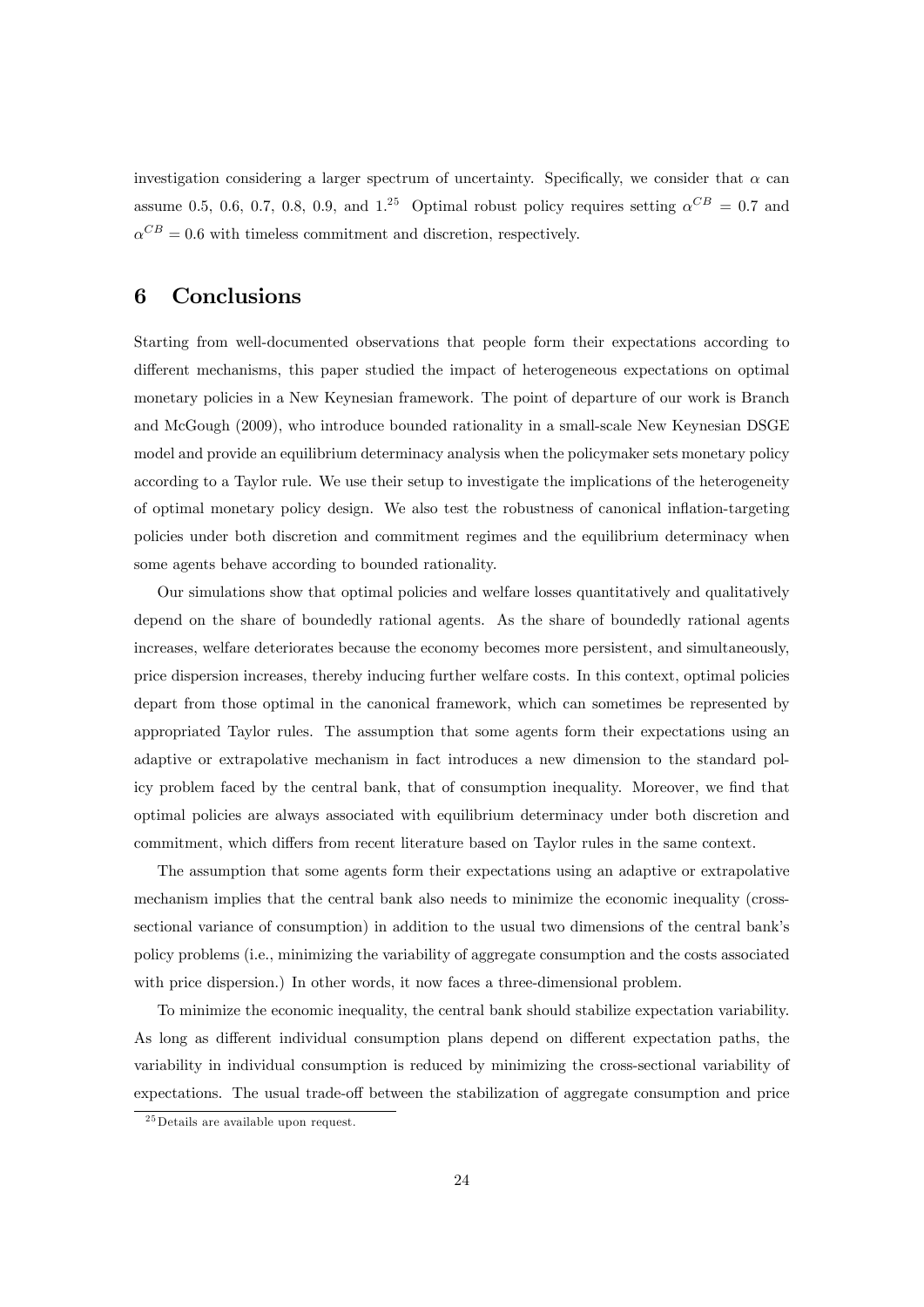dispersion is also affected by heterogeneity. The cost of price dispersion increases with the size of the group of boundedly rational agents, but the emphasis of stabilizing ináation versus output declines as long as heterogeneity increases, due to the more complex dynamics of price dispersion that, in this case, also depend on output stabilization.

Comparing welfare performances under different policy regimes, we find, as expected, that commitment always guarantees the lowest welfare losses. Then, following Steinsson (2003), we investigate the relative gains of commitment over discretion by considering different degrees of heterogeneity. In general, the relative gains of commitment depend on two different effects, which are higher when  $i$ ) the forward-looking component of the Phillips curve progressively enhances compared to the backward one (persistence effect) and  $ii$ ) price dispersion is more costly (dispersion effect). We find that an increase in the share of boundedly rational subjects has an ambiguous effect on the relative gains of commitment because, on the one hand, it reduces the lead component of the Phillips curve, but, on the other hand, it raises the price dispersion. In our setup, commitment gains are more likely to be observed when agents form their expectations using an extrapolative mechanism and the fraction of non-rational agents is small (dispersion effect prevails over persistence effect). By contrast, commitment gains decrease whenever expectations are adaptive or naive (the persistence effect dominates the dispersion effect).

We highlight the importance of pursuing an optimal stabilization policy rather than following a simple exogenous interest rule. We show that in a world characterized by a fraction of nonrational agents, the costs of neglecting an optimal policy rule barely increase, leading to significant welfare losses. The rationale is that a Taylor rule is unable to mimic the optimal policy design because it overreacts to ináation and does not stabilize individual expectations. The former involves suboptimal choices in the trade-off between aggregate consumption and price dispersion stabilization, while the latter induces costs in terms of consumption inequality between individuals.

Similarly, under model uncertainty, we highlight the dangers of ignoring heterogeneity. Because our main lesson is that heterogeneity calls for taking account of consumption inequality across types, the cost of ignoring it when it is present is greater than the cost of taking account of it when it is not. In the former, in fact, even if the policymaker assigns a weight to the consumption inequality, this does not affect his decisions, since there is no inequality across agents. By contrast, in the latter, if the weight is not assigned, the cost of inequality is not minimized, causing welfare costs. Clearly, when the policymaker misunderstands the existence of heterogeneity, the different "wrong" weight on inflation will instead affect welfare in both cases.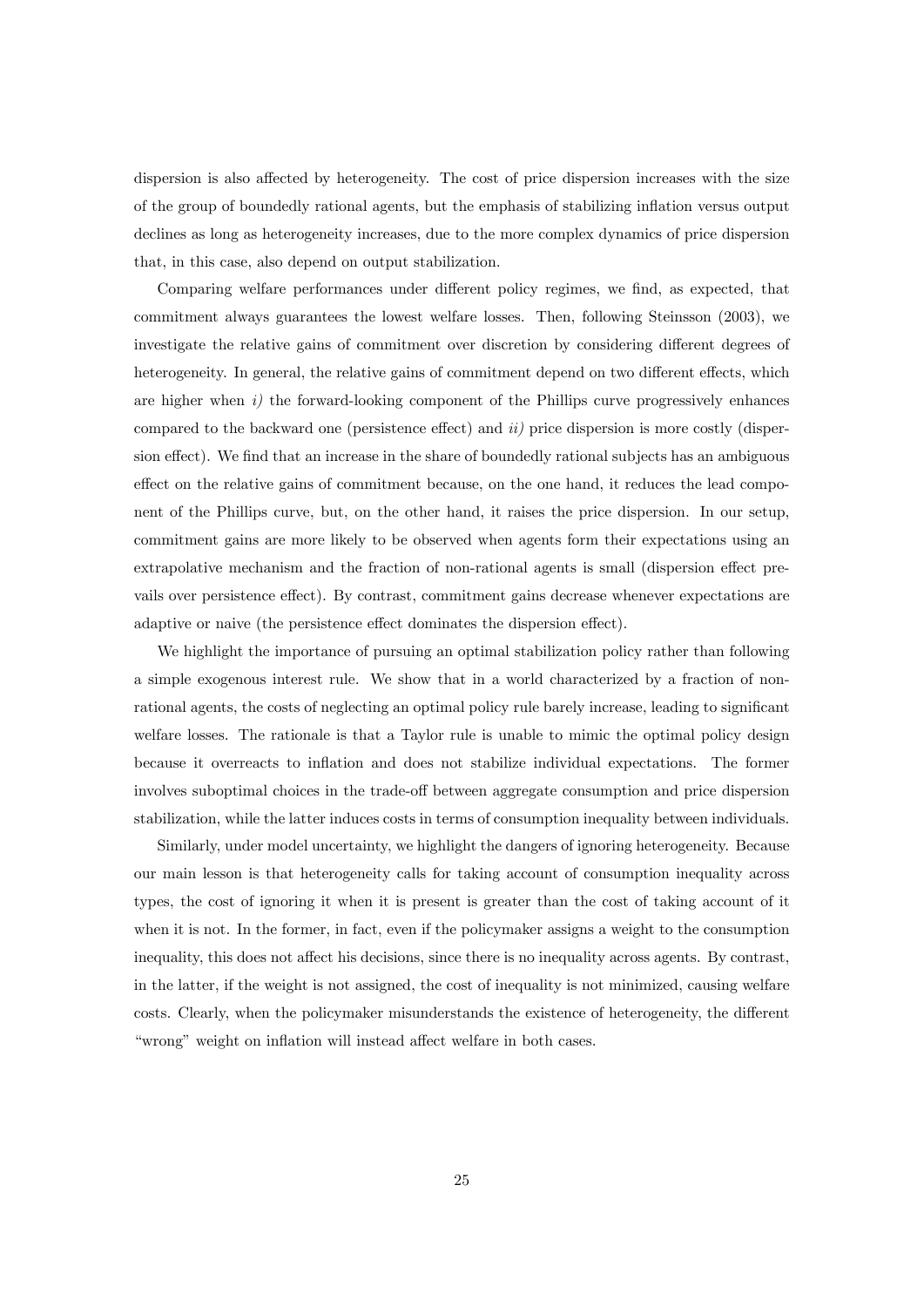## Appendix

Optimal policy can be obtained by solving a LQ problem constrained by the REE associated to the HEE. By using  $y_t = \alpha c_t^{\mathcal{R}} + (1 - \alpha) c_t^{\mathcal{B}}$ , the problem can be conveniently written as

$$
W = \min \sum_{t=0}^{\infty} \beta^t \left[ \frac{\sigma \eta + 1}{\sigma} y_t^2 + \frac{\alpha \left( y_t - c_t^{\mathcal{R}} \right)^2}{(1 - \alpha) \sigma} + \frac{\alpha \left( y_t - c_t^{\mathcal{R}} \right)^2}{\alpha} + \varepsilon^2 \eta \delta \left\{ \pi_t^2 + \frac{\xi_p (1 - \alpha)}{\alpha} \left[ \pi_t - \beta \theta^2 \pi_{t-1} - \kappa y_t - \frac{\alpha \kappa \left( y_t - c_t^{\mathcal{R}} \right)}{(1 + \eta \sigma) (1 - \alpha)} \right]^2 \right\} \right] \tag{25}
$$

s.t.  
\n
$$
y_t = \alpha E_t y_{t+1} + (1 - \alpha)\beta \theta^2 y_{t-1} - \sigma \left[ i_t - \alpha E_t \pi_{t+1} + (1 - \alpha)\theta^2 \pi_{t-1} \right]
$$
\n(26)

$$
\pi_t = \alpha \beta E_t \pi_{t+1} + (1 - \alpha) \beta \theta^2 \pi_{t-1} + \kappa y_t + e_t \tag{27}
$$

$$
c_t^{\mathcal{R}} = E_t c_{t+1}^{\mathcal{R}} - \sigma(i_t - E_t \pi_{t+1})
$$
\n(28)

Defining  $X_t = [y_t, y_{t-1}, \pi_t, \pi_{t-1}]'$ , (25) can be written as

$$
W = \sum_{t=0}^{\infty} \beta^t X_t' Q X_t \tag{29}
$$

where  $Q$  is an appropriate matrix of weights; (26)-(28) can be put in a state-space form:

$$
X_{t+1} = AX_t + Bi_t + Ce_t \tag{30}
$$

where A and B are appropriate matrices.

By the above representation, standard solution algorithms can then be used to minimize discounted sum of period losses and at the same time solving for rational expectations equilibrium. We use the algorithms developed by Söderlind (1999).

An algorithm solves for optimal discretionary rules using dynamic programming principles. The policymaker reoptimizes every period by taking the process by which private agents form their expectations as given, but where the expectations are consistent with actual policy. Since the model is linear-quadratic, the solution in any time gives a value function which is quadratic in the state variables. Timeless commitment is based on Lagrangian methods.

Assuming  $\alpha = \alpha^{CB}$  (i.e., policy parameter) in (29) and  $\alpha = \tilde{\alpha}$  (i.e., share of rational households) in (30), we can obtain the outcomes discussed in the paper. In particular, for  $\alpha = \alpha^{CB} = \tilde{\alpha}$ , we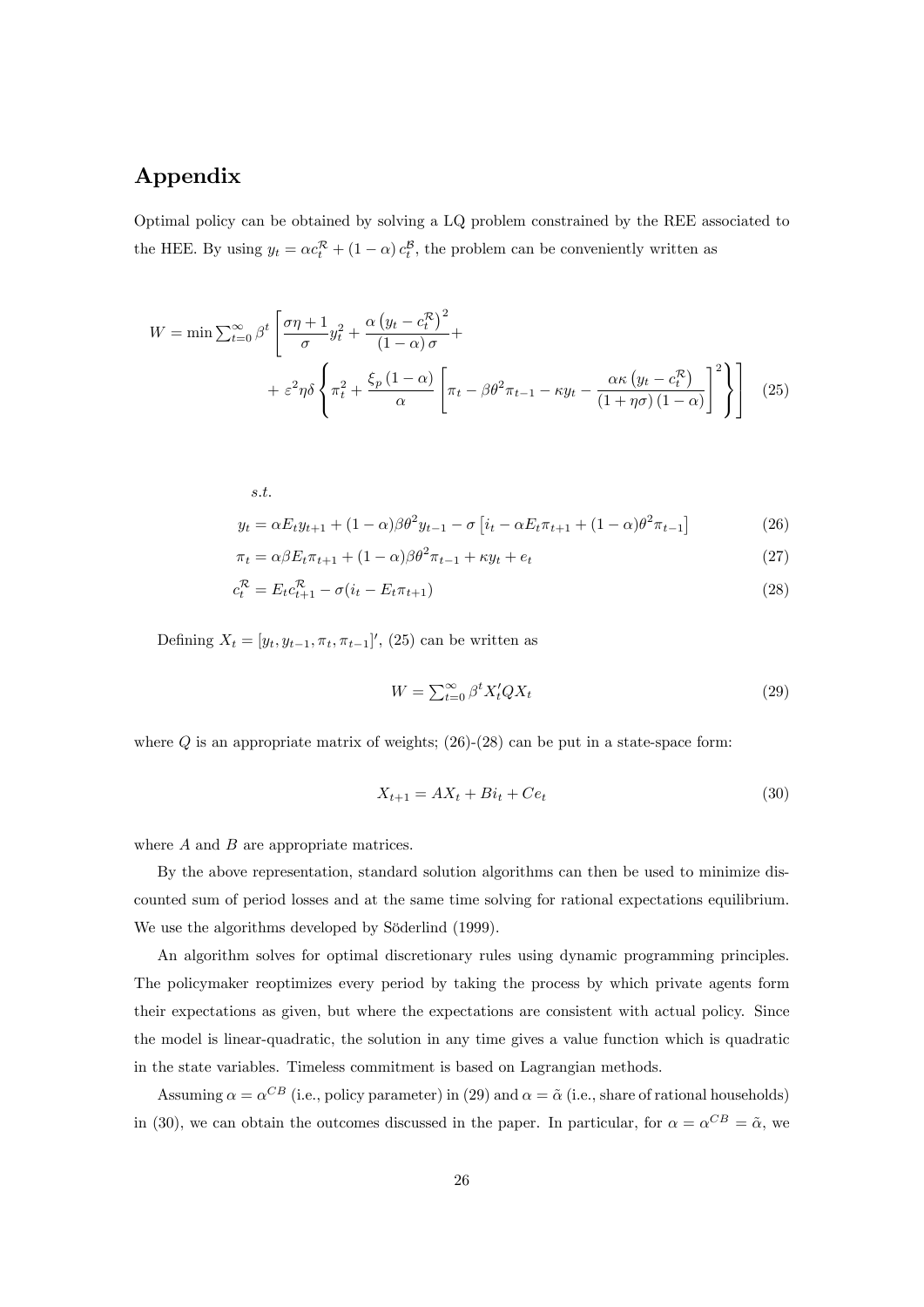obtain our main results. Instead, by considering possible differences between  $\alpha^{CB}$  and  $\tilde{\alpha}$ , we can discuss optimal robust policies.

## References

- Amato, J.D. and T. Laubach (2003), "Rule-of-thumb behaviour and monetary policy," European Economic Review, 47(5): 791-831.
- Benigno, P. and M. Woodford (2004), "Optimal monetary and fiscal policy: A linear-quadratic approach," NBER Chapters, in *NBER Macroeconomics Annual* 2003, Volume 18: 271-364.
- Berardi M. (2007), "Heterogeneity and misspecifications in learning," Journal of Economic Dynamics and Control, 31(10): 3203-3227.
- Blake, A.P. (2001), "A 'timeless perspective' on optimality in forward-looking rational expectations models," NIESR Discussion Papers 188, National Institute of Economic and Social Research.
- Bilbiie, F.O. (2008), "Limited asset markets participation, monetary policy and (inverted) aggregate demand logic," Journal of Economic Theory,  $140(1)$ : 162-196.
- Branch, W.A. and G.W. Evans (2006), "Intrinsic heterogeneity in expectation formation," Journal of Economic Theory, 127(1): 264-295.
- Branch, W.A. and B. McGough (2004), "Multiple equilibria in heterogeneous expectations models," The B.E. Journal of Macroeconomics,  $4(1)$ : 1-16.
- Branch, W.A. and B. McGough (2005), "Consistent expectations and misspecification in stochastic non-linear economies," Journal of Economic Dynamics and Control, 29(4): 659-676.
- Branch, W.A. and B. McGough (2009), "A New Keynesian model with heterogeneous expectations," Journal of Economic Dynamics and Control, 33(5): 1036-1051.
- Brock, W.A. and C.H. Hommes (1997), "A rational route to randomness,"  $Econometrica$ , 65(5): 1059-1096.
- Brock, W.A. and C.H. Hommes (1998), "Heterogeneous beliefs and routes to chaos in a simple asset pricing model," Journal of Economic Dynamics and Control, 22(8-9): 1235-1274.
- Brock, W.A., S.N. Durlauf, J.M. Nason and G. Rondina (2007), "Simple versus optimal rules as guides to policy," Journal of Monetary Economics, 54(5): 1372-1396.
- Cirillo, P., D. Delli Gatti, S. Desiderio, E. Gaffeo and M. Gallegati (2011), "Macroeconomics from the bottom-up," Milan: Springer.
- Evans, G.W. and S. Honkapohja (2001), Learning and Expectations in Macroeconomics, Princeton: Princeton University Press.
- Evans, G.W. and S. Honkapohja (2003), "Adaptive learning and monetary policy design," Proceedings, Federal Reserve Bank of Cleveland: 1045-1084.
- Galì, J., J.D. López-Salido and J. Vallés (2004), "Rule of thumb consumers and the design of interest rate rules," Journal of Money, Credit and Banking, 36(4): 739-763.
- Galì, J., J.D. López-Salido and J. Vallés (2007), "Understanding the effects of government spending on consumption," Journal of the European Economic Association,  $5(1)$ : 227-270.